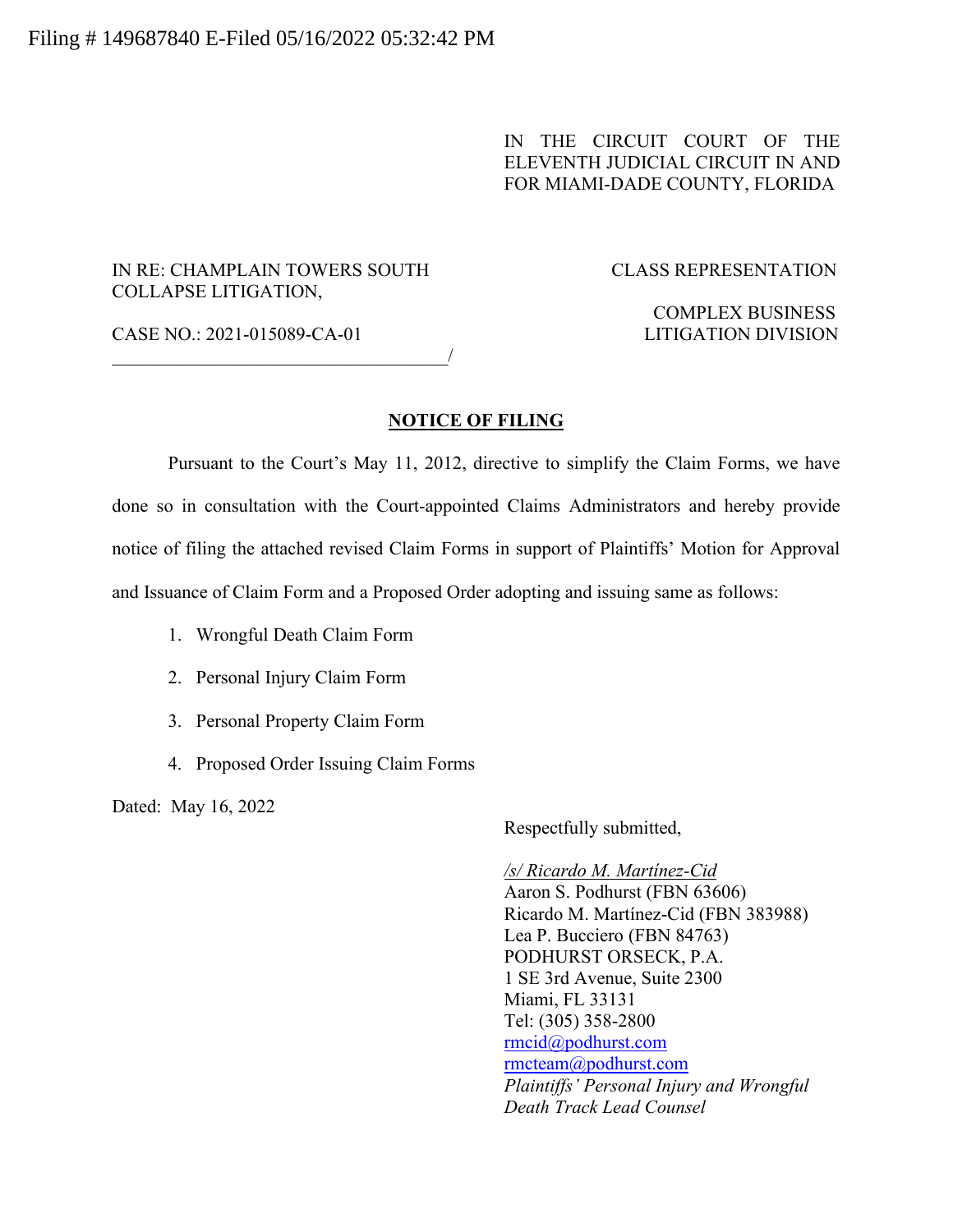#### **CERTIFICATE OF SERVICE**

I HEREBY CERTIFY that a true and correct copy of the foregoing was electronically filed with the clerk of Court by using the Florida Courts E-Filing Portal and furnished a copy of same to all counsel of record through the Florida Court's E-Filing Portal on this 16th day of May, 2022.

> */s/ Ricardo M. Martínez-Cid* Aaron S. Podhurst (FBN 63606) Ricardo M. Martínez-Cid (FBN 383988) Lea P. Bucciero (FBN 84763) PODHURST ORSECK, P.A. 1 SE 3rd Avenue, Suite 2300 Miami, FL 33131 Tel: (305) 358-2800 rmcid@podhurst.com rmcteam@podhurst.com

> *Plaintiffs' Personal Injury and Wrongful Death Track Lead Counsel*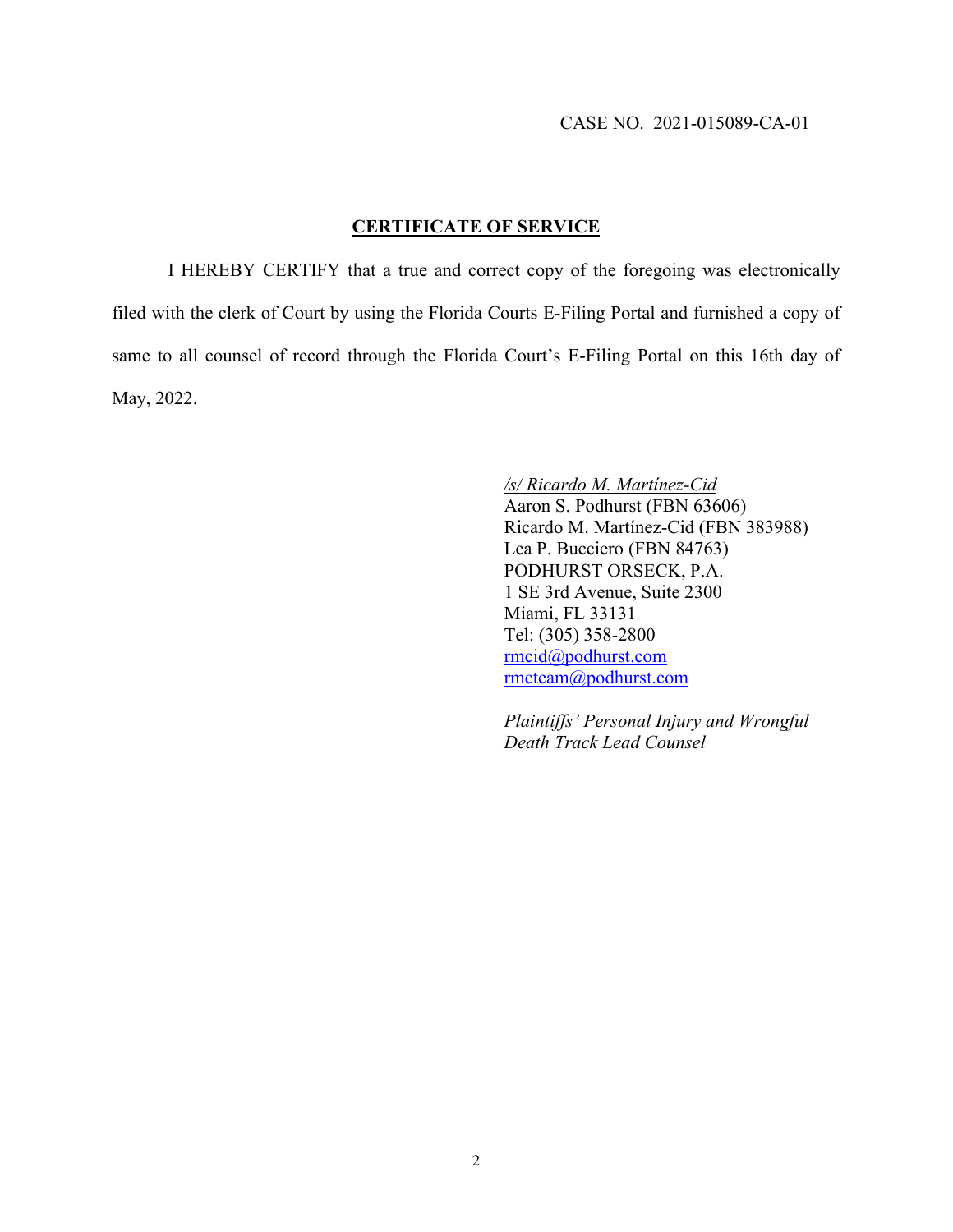# **CHAMPLAIN TOWERS SOUTH COLLAPSE WRONGFUL DEATH CLAIM FORM**

On June 24, 2021, the Champlain Towers South Condominium building ("CTS") collapsed. The collapse of the building resulted in the death of ninety-eight (98) individuals (the "Decedents"). The purpose of this Claim Form is to provide the Claims Administrators appointed by the Court with information that will be considered when evaluating the wrongful death claims brought as a result of the CTS collapse (the "Collapse"). To be considered for eligibility to receive a portion of the recoveries and settlements in the litigation arising out of the Collapse, you must fully complete and timely submit this Claim Form.

#### **INSTRUCTIONS TO CLAIMANTS**

Use this Claim Form to submit a claim for wrongful death caused by the Collapse. If the Collapse resulted in a personal injury to you, please use the "Personal Injury Claim Form." This Claim Form will address both the eligibility and compensation portions of your claim.

The wrongful death claim may be prepared by the claimant(s) independently or with the assistance of counsel. However, the decision whether you have a claim which the law recognizes arising out the death of a loved one, as well as completing some portions of the Claim Form, involve consideration of issues for which legal advice may be of substantial benefit to you. If you require the assistance of counsel, you can contact attorney Rachel Furst (e-mail: rwf@grossmanroth.com) or attorney Curtis Miner (e-mail: curt@colson.com), who will coordinate the provision of assistance to you, through counsel selected by the Court. There will be no direct charge to you for the services of court-appointed counsel. If you are represented by an attorney you have selected, the Claims Administrators will direct all communications on the claim to the lawyer assisting you.

#### **This Claim Form must be signed by the Decedent's duly appointed Personal Representative, who is the only person with legal authority under Florida law to file a claim on behalf of the Decedent's estate and his or her statutory survivors.**

Each wrongful death Claim Form should pertain to only one Decedent, and all persons seeking to be compensated in relation to that death should be identified in that single form. If a claimant/legal representative is making a claim for more than one Decedent, please fill out a separate form for each Decedent.

Although this Claim Form will be maintained initially as confidential by the Claims Administrators, it may ultimately be shared with the Court and whatever other parties the Court deems appropriate, which may include other claimants, their counsel, and defendants in this litigation.

#### **ALL INFORMATION REQUESTED MUST BE SUBMITTED UNDER OATH AND WILL BE SUBJECT TO PENALTIES OF PERJURY**.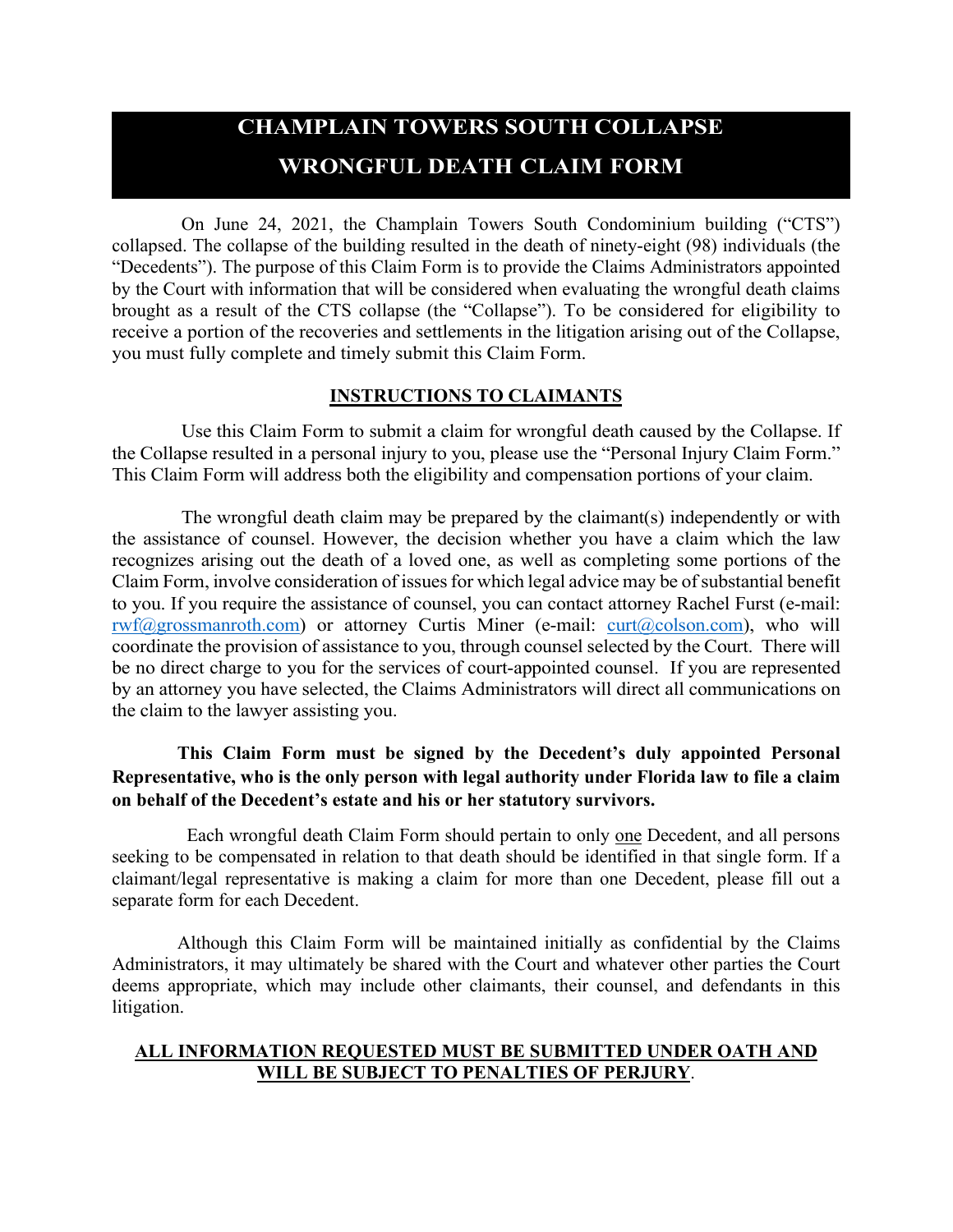# **[COVER PAGE]**

As the Cover Page for this Claim Form, please include a photograph of the Decedent and print the Decedent's name in large type. Also include a recent photograph of each Claimant, the Claimant's name, and the Claimant's relationship to the Decedent.



**ESTATE OF \_\_\_\_\_\_\_\_\_\_\_\_\_\_\_\_\_\_\_\_\_\_\_ [DECEDENT'S NAME]**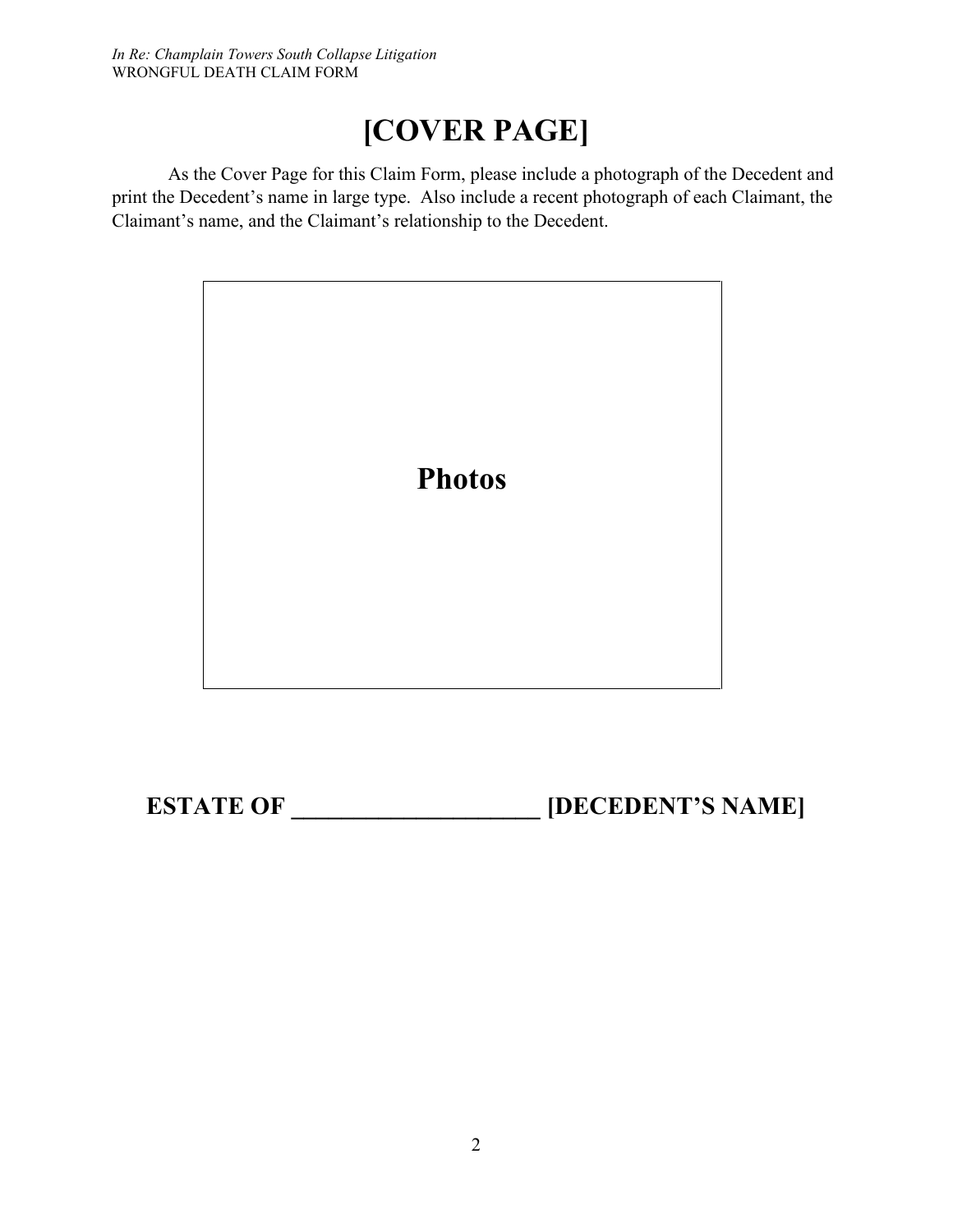#### **SECTION 1: INFORMATION ABOUT THE DECEDENT'S PERSONAL REPRESENTATIVE**

**This Claim Form must be submitted and signed by the person with legal authority to file a claim on behalf of the Decedent, who is sometimes referred to as the Personal Representative of the Estate of the Decedent (the "Representative"). This Section seeks information about the Representative, not the Decedent. Information about the Decedent is requested below. Proof of legal authorization to file this claim on behalf of the Decedent must be provided and attached (***e.g.***, Letters of Administration issued by a Probate Court).**

**Full Name** (name of Representative):



\_\_ Court-Appointed Personal Representative of Decedent's Estate

\_\_ Parent

- \_\_ Child
- Other (please explain):

#### **Mailing Address:**

Street

City/State/Zip Code

**Primary Telephone Number:**

**Email Address:**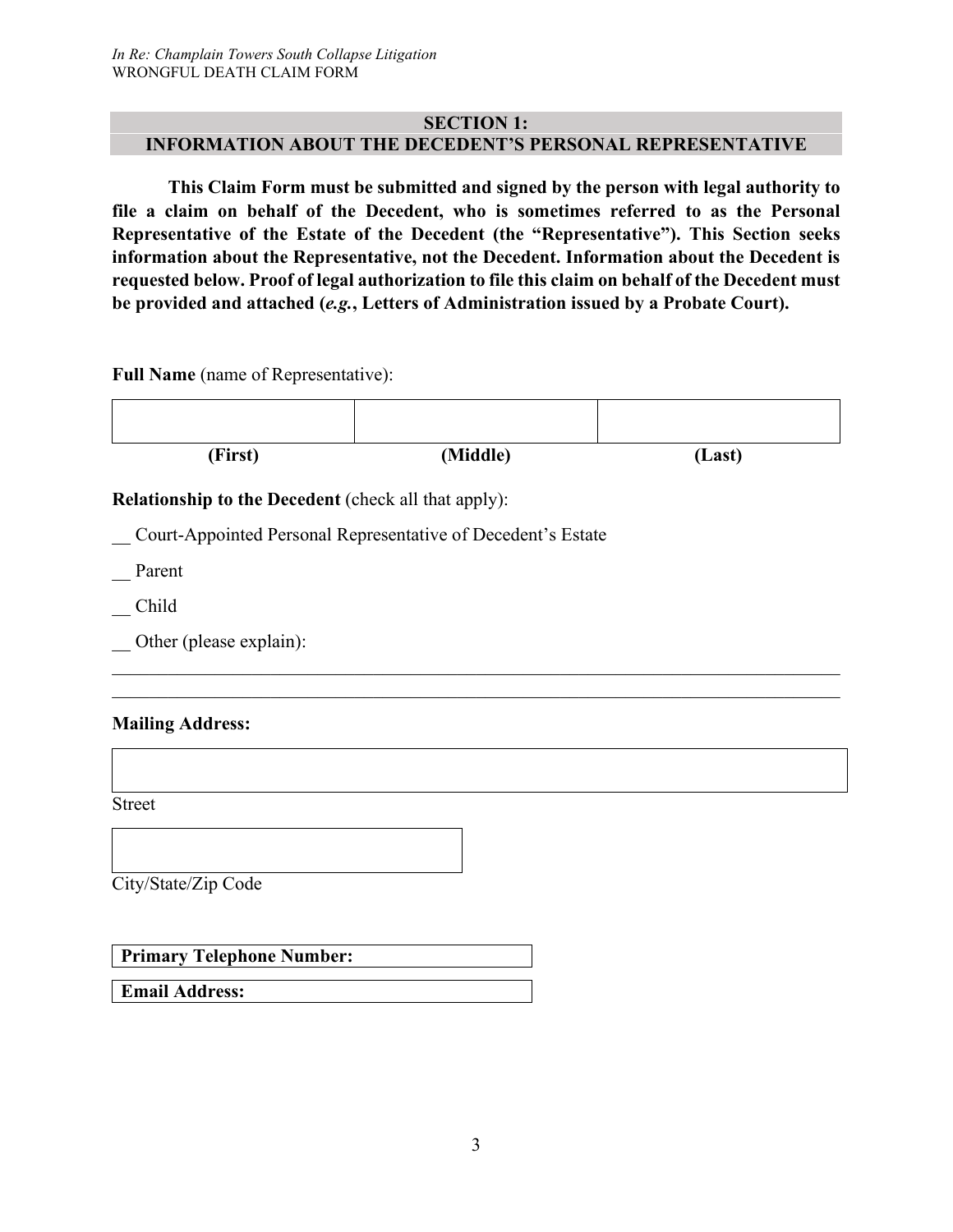#### **SECTION 2: VICTIM INFORMATION - GENERAL**

| <b>Decedent's Full Name:</b>                      |                                                                                |        |
|---------------------------------------------------|--------------------------------------------------------------------------------|--------|
| (First)                                           | (Middle)                                                                       | (Last) |
| <b>Decedent's United States Residency:</b>        |                                                                                |        |
|                                                   | United States Citizen Permanent United States Resident Other (please explain): |        |
| <b>Decedent's Date of Birth:</b>                  |                                                                                |        |
| (mm/dd/yyyy)                                      |                                                                                |        |
| <b>Decedent's Gender:</b>                         |                                                                                |        |
| Male Female                                       |                                                                                |        |
| Decedent's Primary Address prior to the Collapse: |                                                                                |        |
| <b>Street</b>                                     |                                                                                |        |
| City/State/Zip Code                               |                                                                                |        |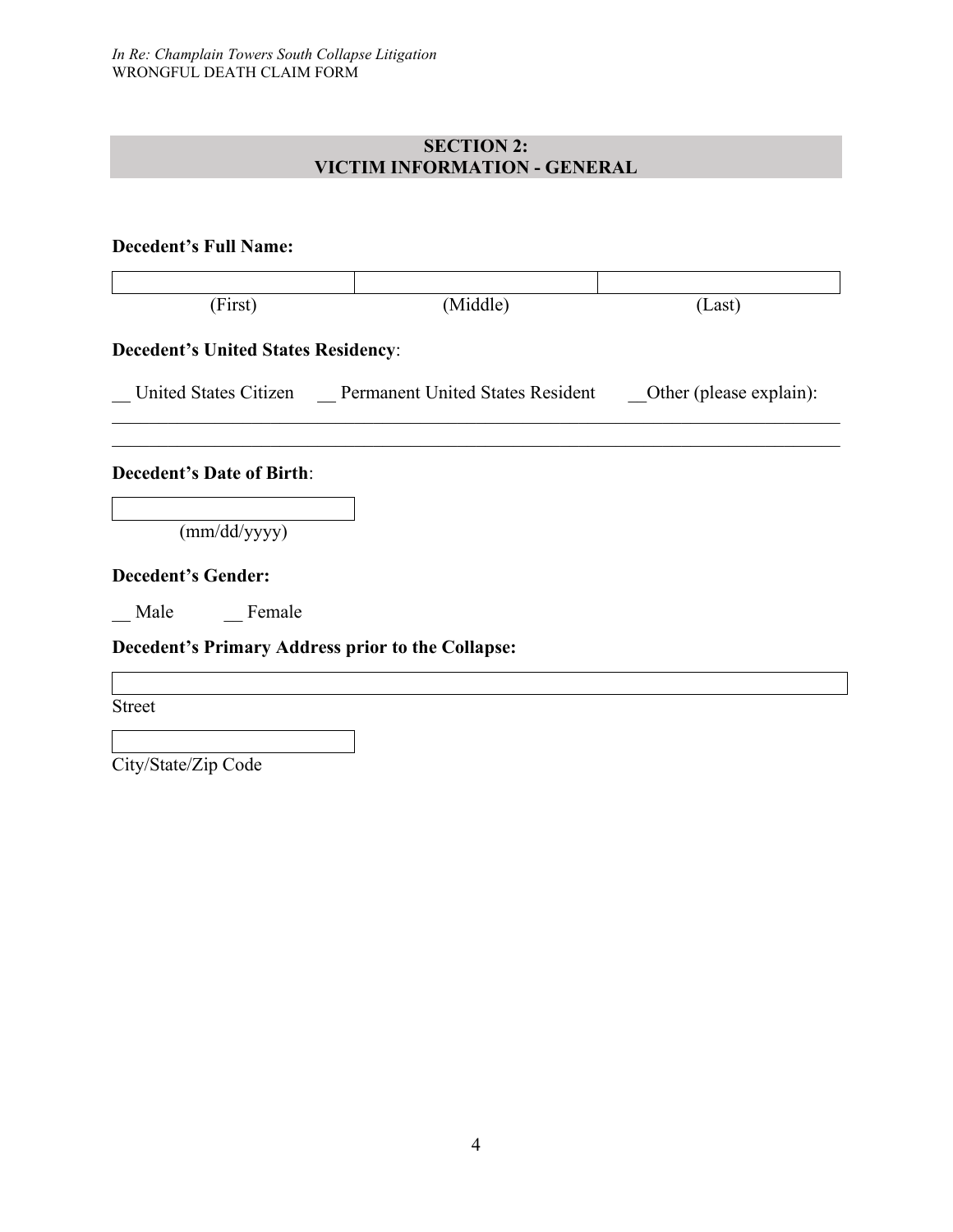#### **SPOUSE INFORMATION - GENERAL**

**If the Decedent was legally married at the time of death, please provide the following information:**

**Full Name of Decedent's Spouse:**

| (First)                                                                      | (Middle) | (Last) |
|------------------------------------------------------------------------------|----------|--------|
| <b>Spouse's Date of Birth:</b>                                               |          |        |
| (mm/dd/yyyy)                                                                 |          |        |
| Mailing Address of Decedent's Spouse (if different from Decedent's address): |          |        |
| <b>Street</b>                                                                |          |        |
| City/State/Zip Code                                                          |          |        |
| <b>Date of Marriage:</b>                                                     |          |        |
| (mm/dd/yyyy)                                                                 |          |        |
| <b>County/City/Country of Marriage:</b>                                      |          |        |
|                                                                              |          |        |
| Did Decedent's spouse die in the Collapse?                                   | Yes      | No     |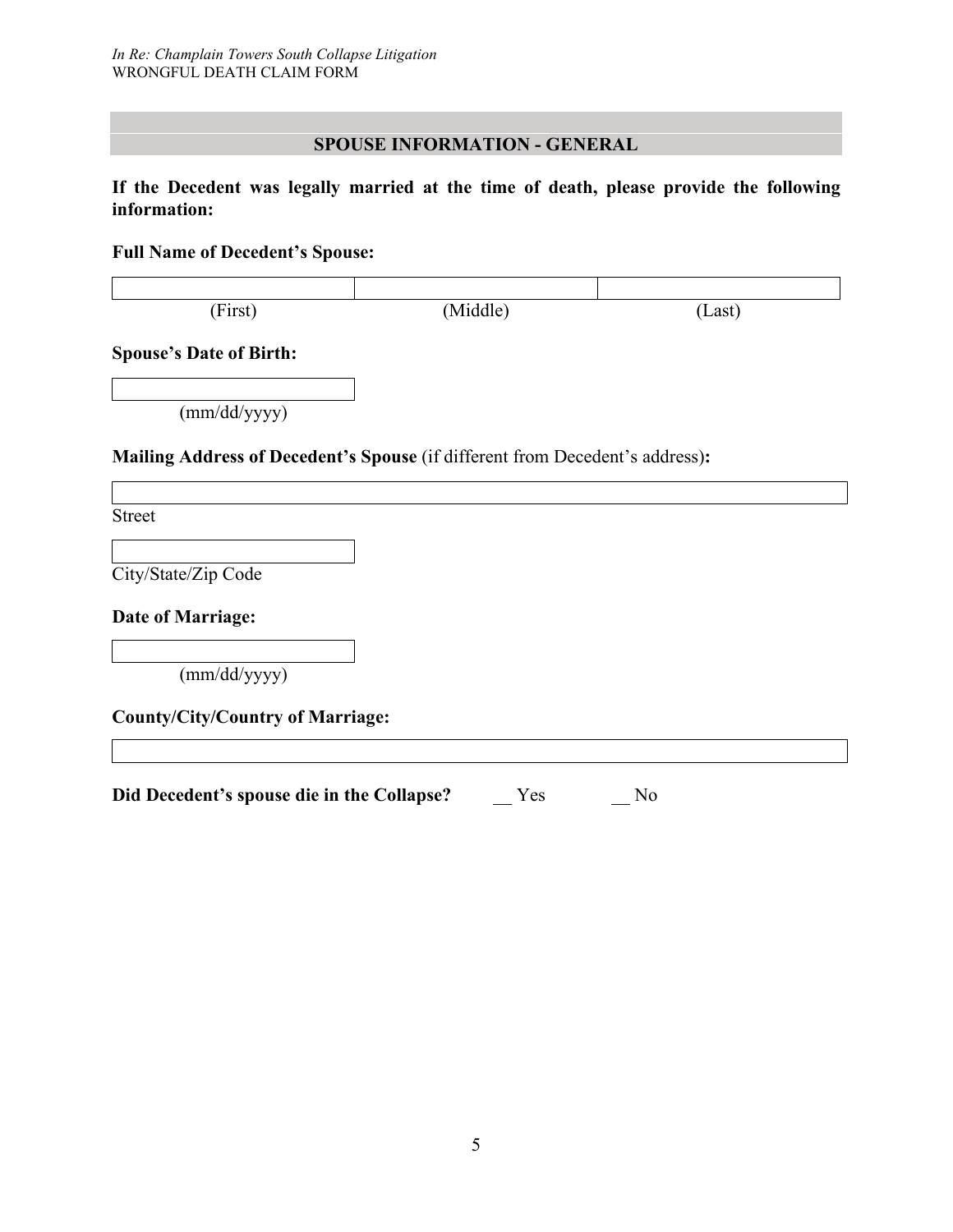#### **MINOR INFORMATION - GENERAL**

#### **If the Decedent was a minor, please provide the following information**:

#### **FATHER**

**Full Name:**

| (First) | (Middle) | (Last) |
|---------|----------|--------|

#### **Date of Birth**:

(mm/dd/yyyy)

#### **Mailing Address of Parent** (if different from Decedent's address)**:**

Street

City/State/Zip Code

**Primary Telephone Number:**

**Email Address of Parent:**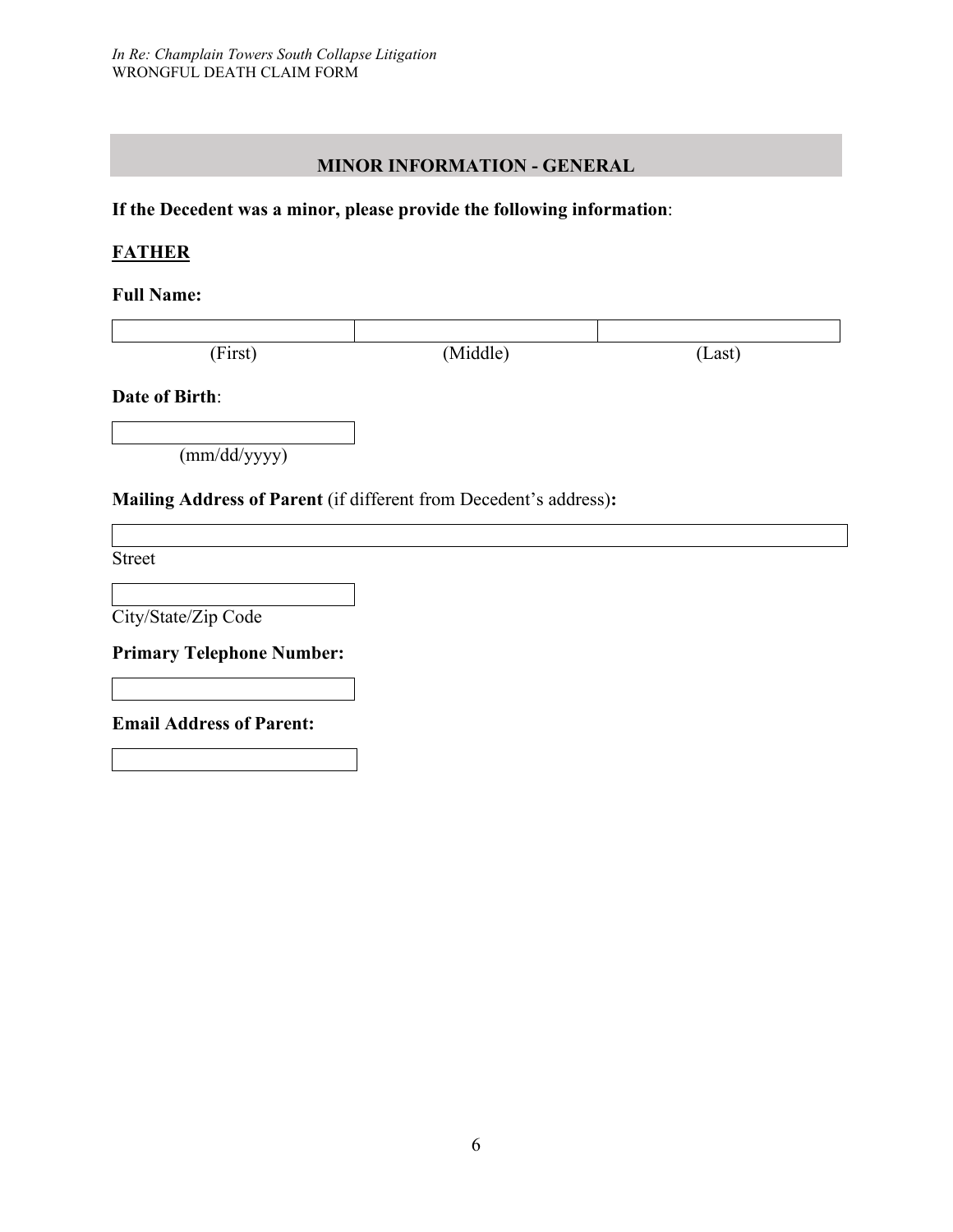*In Re: Champlain Towers South Collapse Litigation* WRONGFUL DEATH CLAIM FORM

#### **MOTHER**

#### **Full Name:**

| (First)                                                           | (Middle) | (Last) |
|-------------------------------------------------------------------|----------|--------|
| <b>Date of Birth:</b>                                             |          |        |
| (mm/dd/yyyy)                                                      |          |        |
| Mailing Address of Parent (if different from Decedent's address): |          |        |
| <b>Street</b>                                                     |          |        |
| City/State/Zip Code                                               |          |        |
| <b>Primary Telephone Number:</b>                                  |          |        |

**Email Address of Parent:**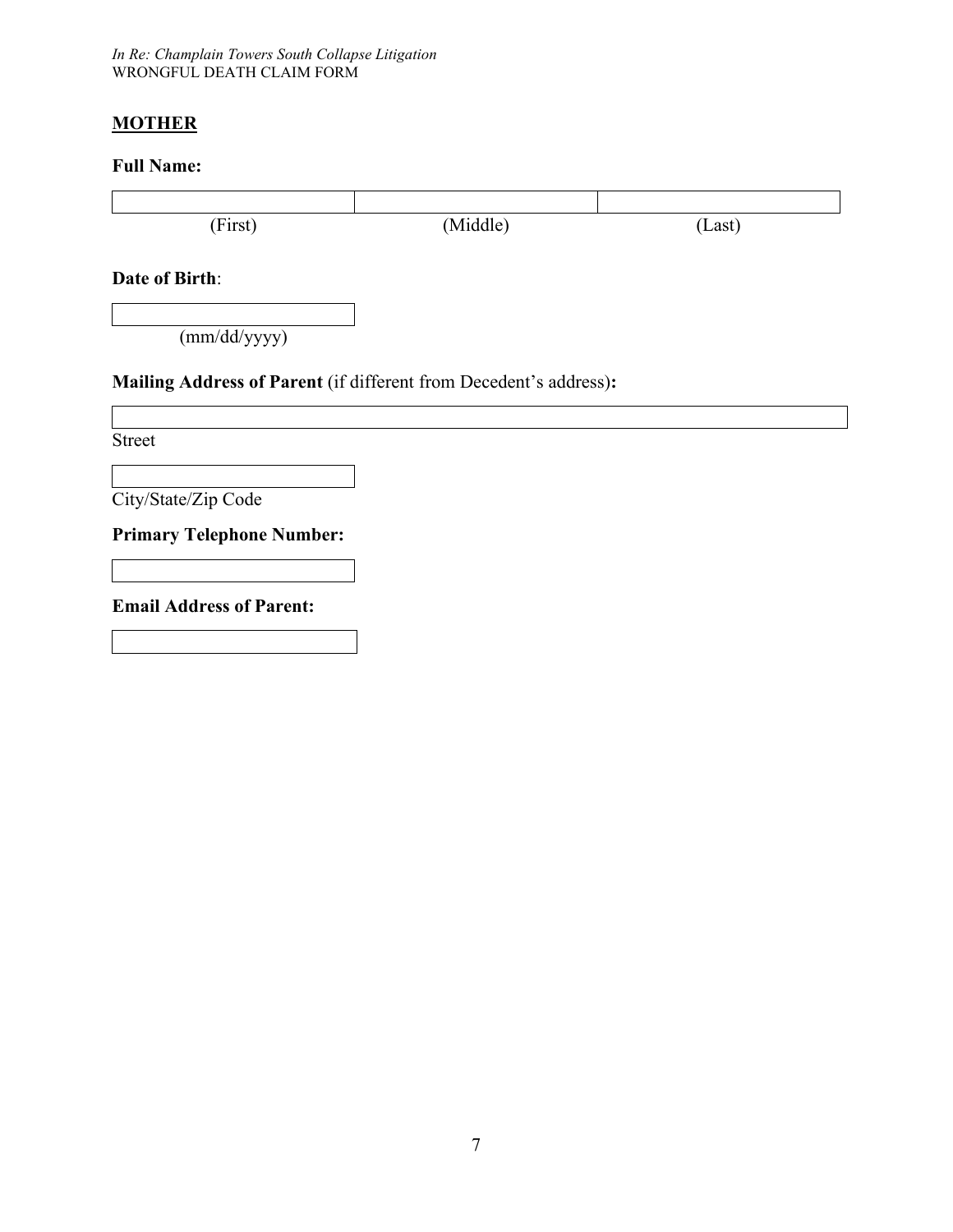#### **SECTION 3: ELIGIBILITY TO RECEIVE COMPENSATION**

**The following information will be used by the Claims Administrators to determine Claimants' eligibility to receive compensation under Florida law – specifically, the Florida Wrongful Death Act, Florida Statutes § 768.21.**

#### **Who are the Decedent's statutory survivors?** (Check all that apply)

| Registered Domestic Partner [Name:<br><u> 1980 - Andrea Albert III, martin a bh</u><br>[Describe date, place, and type of registration.] |
|------------------------------------------------------------------------------------------------------------------------------------------|
| Common-law Spouse [Name:<br><u> 1980 - Jan Alexandria (h. 1980).</u>                                                                     |
| [Describe when, where, and for how long the Claimant cohabited with the Decedent.]                                                       |
| Child (Children)                                                                                                                         |
| [Name, Date of Birth, and Age at Time of Collapse for each:                                                                              |
| Stepchild (Stepchildren) [Name, Age, Date of Adoption by Decedent]                                                                       |
|                                                                                                                                          |
| Father of Minor Child [Name:                                                                                                             |
|                                                                                                                                          |
|                                                                                                                                          |
|                                                                                                                                          |
|                                                                                                                                          |
| Other (please explain):                                                                                                                  |
|                                                                                                                                          |
|                                                                                                                                          |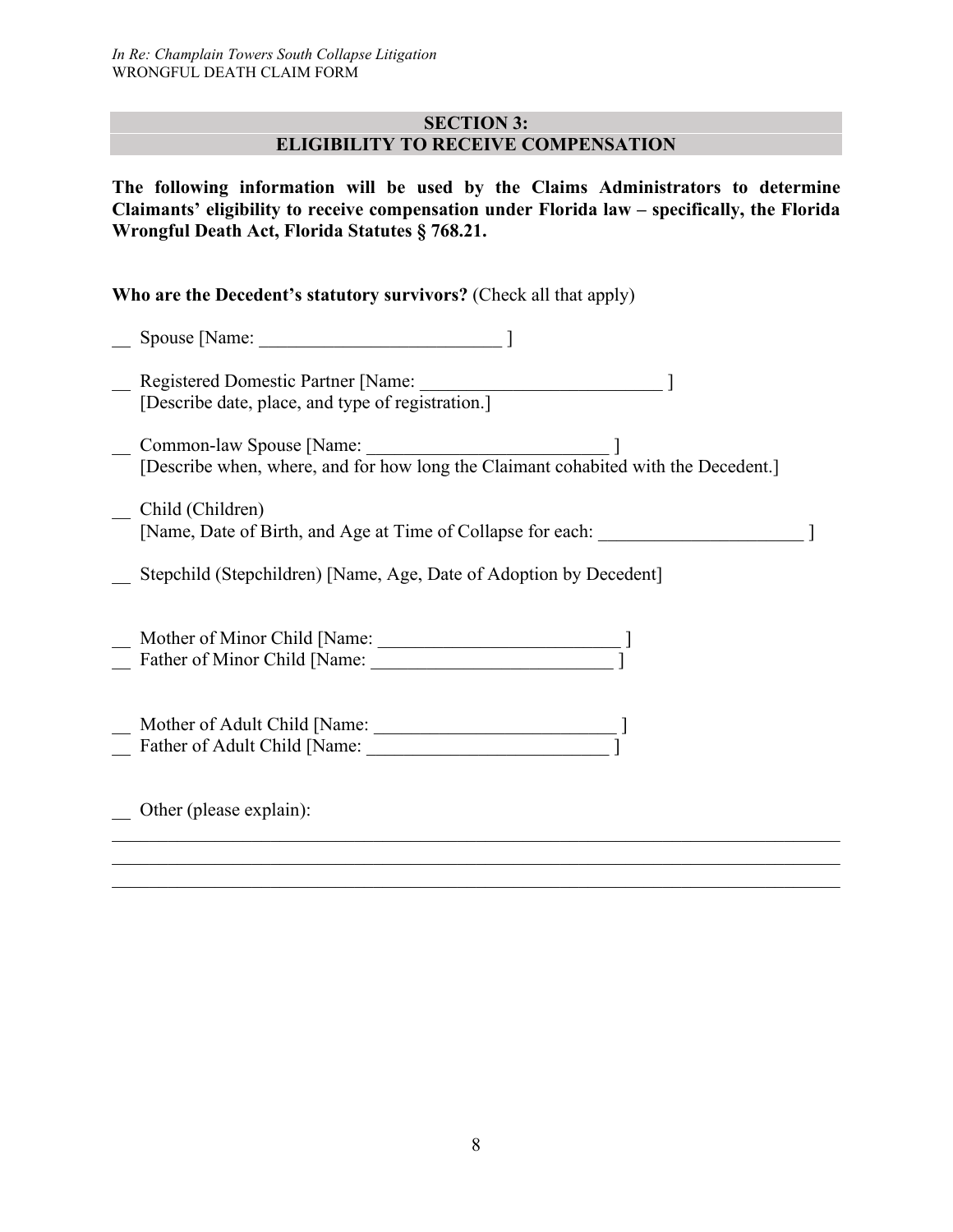#### **Please provide Survivor(s) information below (you should add additional pages to provide information for all Survivors listed above):**

| <b>SURVIVOR#1</b>                                           |          |        |
|-------------------------------------------------------------|----------|--------|
| Name:                                                       |          |        |
| (First)                                                     | (Middle) | (Last) |
| Date of Birth:                                              |          |        |
| (mm/dd/yyyy)                                                |          |        |
| <b>Relationship to Decedent:</b>                            |          |        |
| Was this survivor financially supported by Decedent?<br>Yes | No       |        |
| <b>SURVIVOR#2</b><br>Name:                                  |          |        |
| (First)                                                     | (Middle) | (Last) |
| <b>Date of Birth:</b>                                       |          |        |
| (mm/dd/yyyy)                                                |          |        |
| <b>Relationship to Decedent:</b>                            |          |        |
|                                                             |          |        |
| Was this survivor financially supported by Decedent?<br>Yes | No       |        |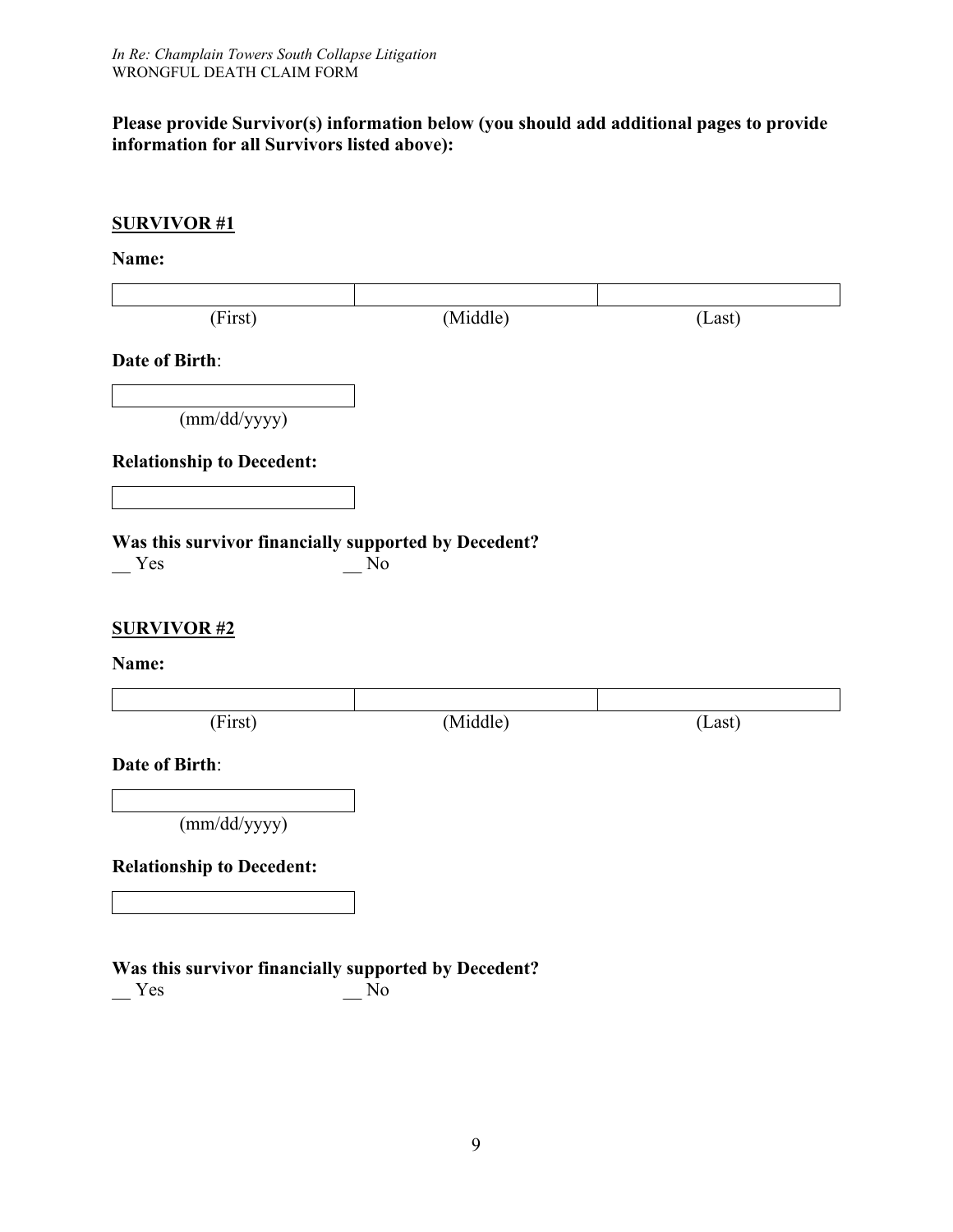#### **SECTION 4: SURVIVOR INFORMATION**

**The following information will allow the Claims Administrators to assess the relationship between the Survivor(s) and the Decedent for purposes of assessing damages. You can either provide this information in response to the specific questions below or include the information in narrative form attached to this Claim Form:**

#### **SURVIVOR # 1**

Name of Survivor:

(1) Describe the frequency and nature of the interactions between the Survivor and the Decedent up to time of his/her death.

#### Answer:

(2) Does this Survivor claim damages based on mental anguish, grief or sorrow resulting from the death of the Decedent? If so, describe the character and the consequences of such loss, including:

a. a general description of your physical and mental health for the year immediately preceding Decedent's death;

b. a description of your physical and mental health since the Decedent's death; and

c. whether, when, and from whom the Survivor has received any grief-related health care services.

#### Answer:

(3) Does this Survivor claim damages based on the loss of Decedent's care, guidance, advice, counsel, training, protection, society, comfort, or companionship? If so, describe the character and the consequences of such loss.

#### Answer:

(4) If this Survivor claims loss of the support and services of the Decedent, describe the amount of support and the nature of the services provided to you by the Decedent prior to his/her death.

#### Answer: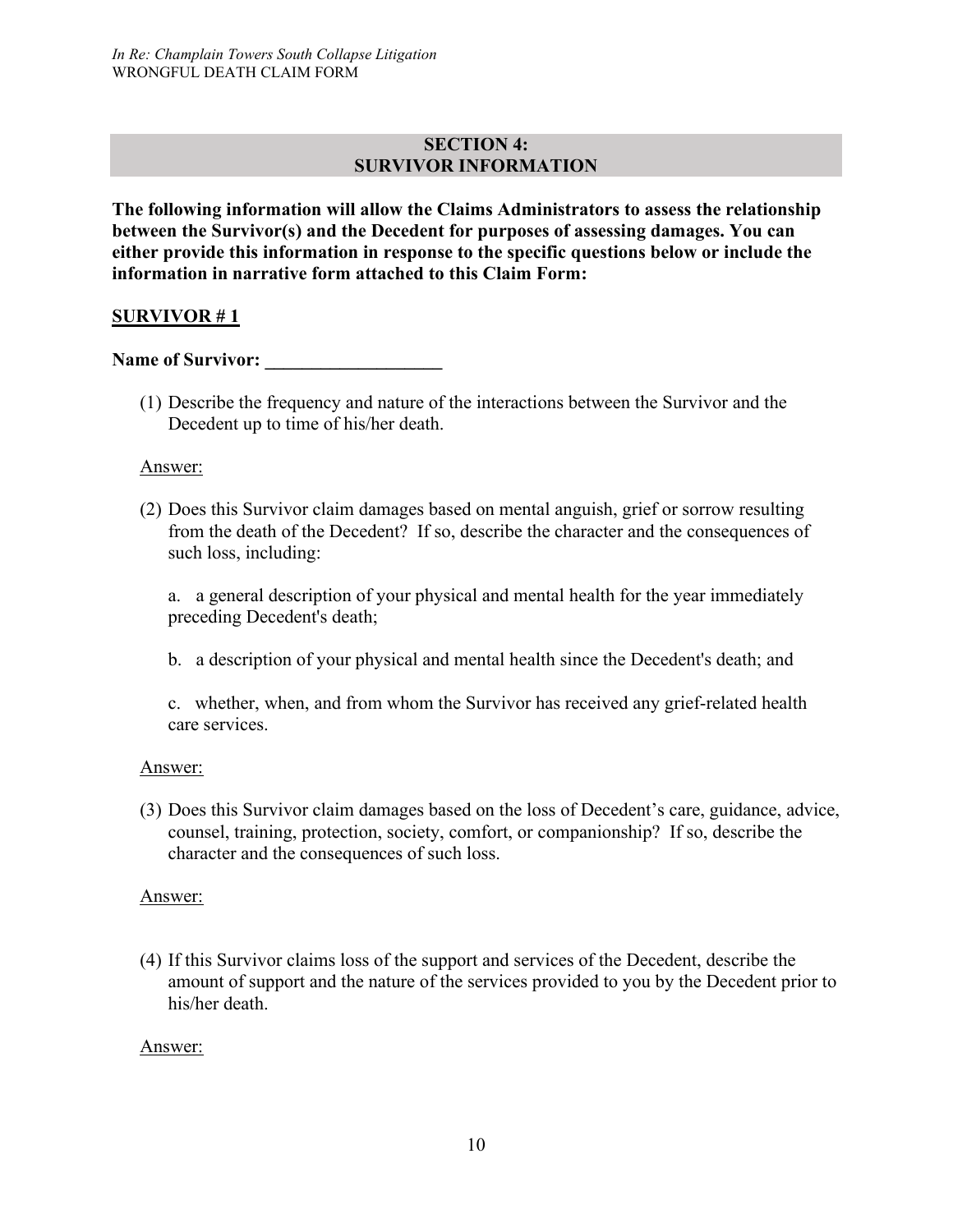#### **SECTION 5: DECEDENT FINANCIAL INFORMATION**

**The following information will be used by the Claims Administrators to determine the financial status of the Decedent at the time of his or her death. In addition to providing written responses, it is important that documentation is provided to support the responses. This Section should only be completed if the claim includes compensation for lost income, loss of future earning capacity, or lost net accumulations to Decedent's Estate.**

- (1) Please identify the Decedent's employer.
- (2) Identify the earned income of the Decedent (that is, from his or her employment) for the five years prior to his/her death (*i.e.,* 2017, 2018, 2019, 2020, 2021 through June) and identify the source(s) of that income. [Do not include passive income such as income from investments.]
- (3) Please provide Decedent's tax returns for the last five years.
- (4) Identify any individual to whom the Decedent was contributing financial support at the time of the Collapse and the relationship that individual had to the Decedent.
- (5) With regard to any individual listed in the answer to the preceding question, state the amount or amounts contributed each month to their respective support by the Decedent for the last ten years, indicating the date Decedent began such payments. Specifically, include the date of the last payment in support and the amount of said payment in support with respect to each person identified above.
- (6) What is the amount of any loss of earned income from the date of the Collapse to the date of submission of this Claim Form? Describe how the amount was calculated?
- (7) What amount is claimed for future lost earnings and how was that amount calculated?
- (8) If the claim includes a claim for lost net accumulations of Decedent's Estate, please:
	- a. Identify any income, other than earned income, received by the Decedent (*e.g.,* income from investments or rental of property) for the five years prior to his death and/or injuries and identify the source(s) of that income.
	- b. State the approximate percentage of the Decedent's annual income which he or she allotted to their own needs and comforts in the two years immediately prior to death.
	- c. What amount is claimed for lost net accumulations of the Decedent's Estate and how was that amount calculated?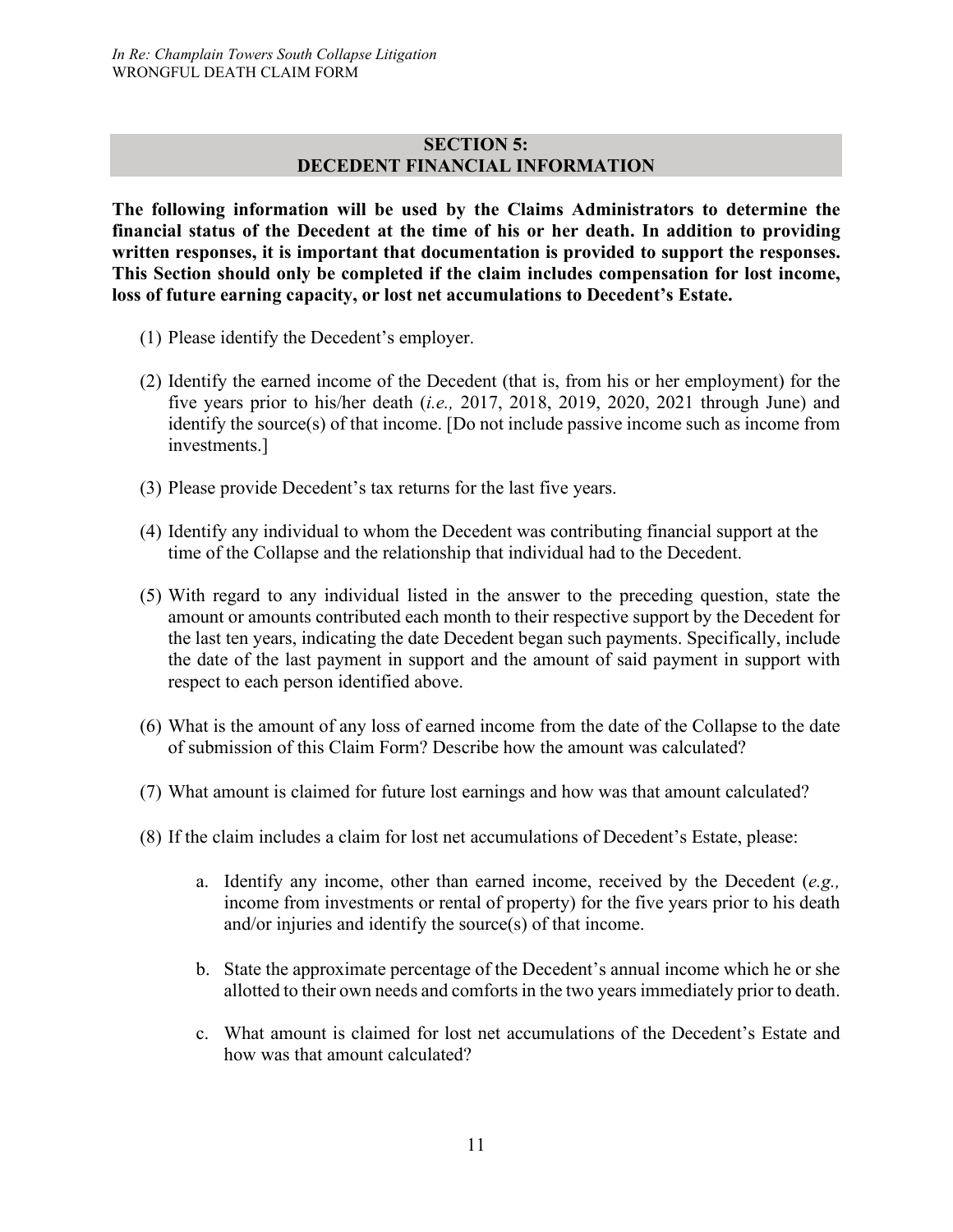**To simplify the process, you can utilize the table below in conjunction with providing documentation to support the written responses.**

**Decedent's Employer(s), Job Title(s), Employer Address(es), Date(s) of Employment, and Job Description(s)** for all positions held in the *five-year period* preceding the Collapse (if the Decedent was self-employed, please state "Self-Employed"):

| <b>Most Recent Employer</b>       |  |
|-----------------------------------|--|
| <b>Employer Name:</b>             |  |
| <b>Employer Address:</b>          |  |
| <b>Base Salary/Wage:</b>          |  |
| Date Range:                       |  |
| <b>Job Title and Description:</b> |  |

| <b>Previous Employer</b>          |  |
|-----------------------------------|--|
| <b>Employer Name:</b>             |  |
| <b>Employer Address:</b>          |  |
| <b>Base Salary/Wage:</b>          |  |
| Date Range:                       |  |
| <b>Job Title and Description:</b> |  |

**Decedent's Gross Yearly Income for the Five-Year Period Preceding the Collapse:**

| Year: | <b>Gross Income:</b> |
|-------|----------------------|
| 2021  |                      |
| 2020  |                      |
| 2019  |                      |
| 2018  |                      |
| 2017  |                      |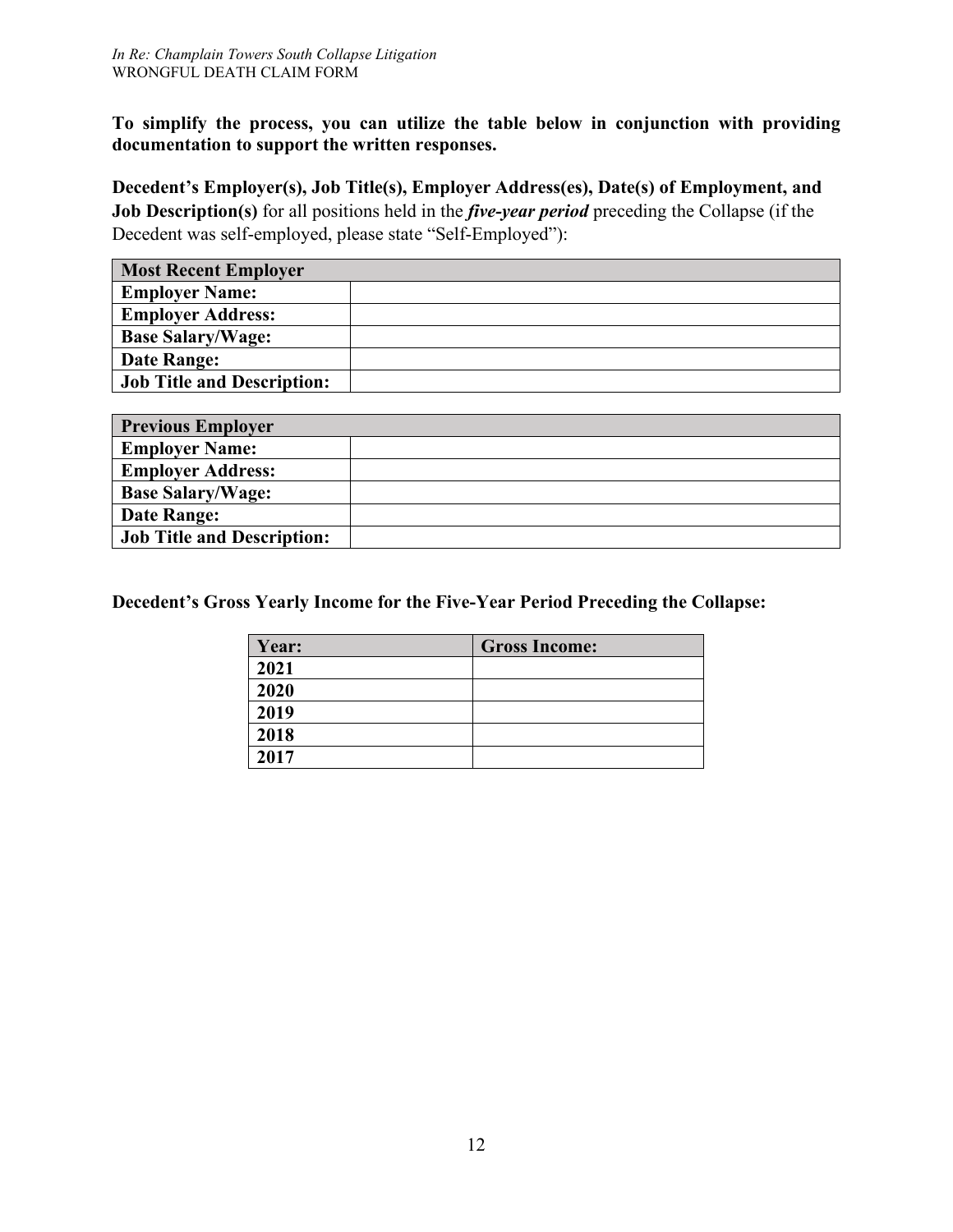#### **SECTION 6: DECEDENT'S MEDICAL INFORMATION**

**The following information will allow the Claims Administrators to assess the Decedent's life expectancy and help assess any claims for loss of future income in the event that he or she had not died in the Collapse.**

(1) Describe the Decedent's general state of health during the year prior to the Collapse.

#### Answer:

(2) Identify any *significant* health issue [*i.e.,* for health issues more serious than routine illnesses and minor injuries] experienced by the Decedent.

#### Answer:

(3) Identify any physicians or medical providers who examined or treated the Decedent during the period of ten years prior to the Collapse for any *significant* health issue and set forth the general timeframe and reasons for such examination or treatment.

#### Answer:

(4) Identify any hospitals, clinics, or similar institutions where the Decedent had been treated or examined during the period of ten years prior to the Collapse for any *significant* health issues and set forth the general timeframe and reasons for such examination or treatment.

#### Answer: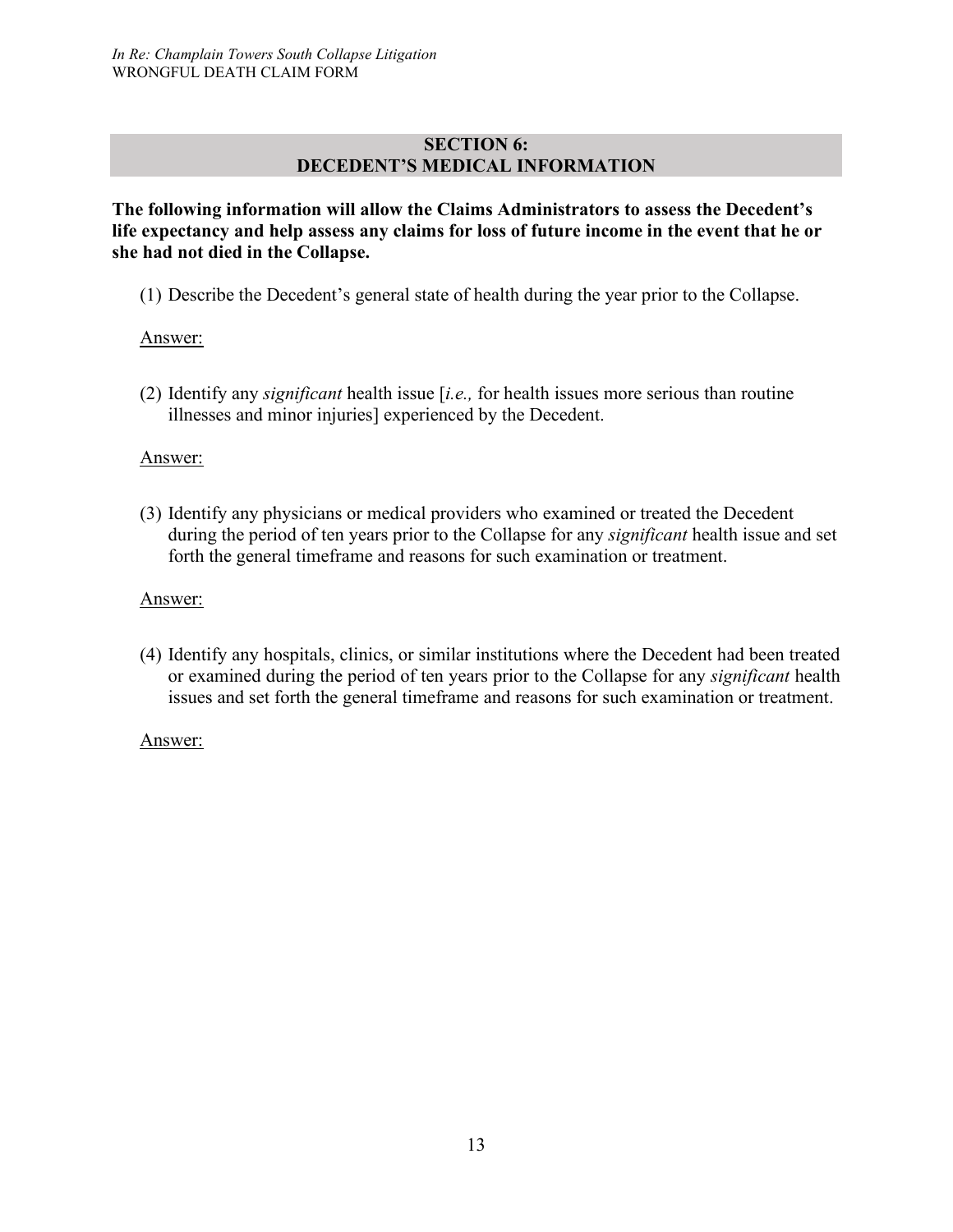#### **SECTION 7:** OTHER INFORMATION IN SUPPORT OF CLAIM

Use the area below (and any additional pages) to provide any other information that you believe may be relevant to the individual circumstances of your claim and the calculation of the economic and non-economic losses. You may also submit any additional documents not already requested that you believe might be relevant.

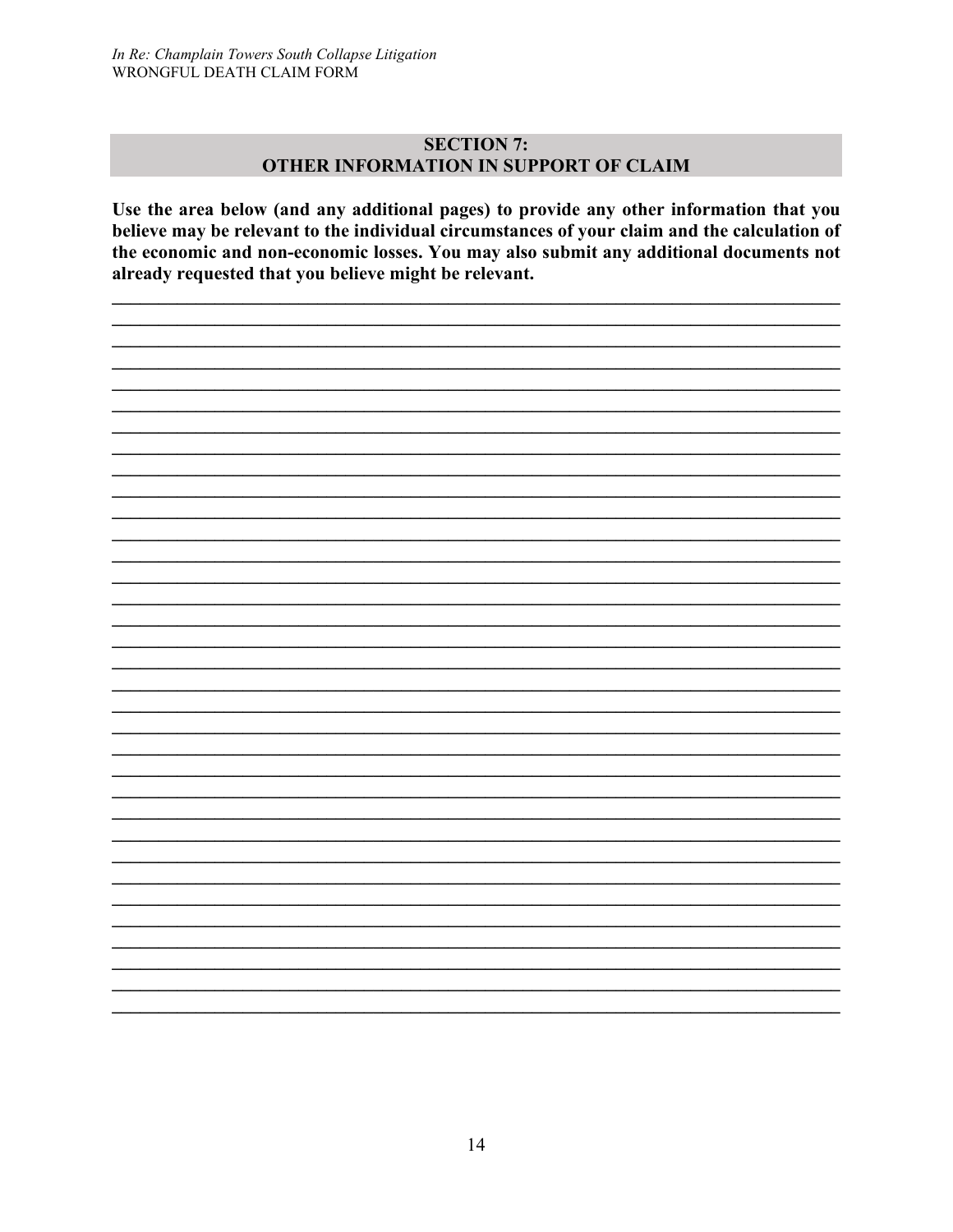#### **SIGNATURE PAGE**

#### **HEARING REQUEST**

\_\_\_ I request a hearing before the Claims Administrators. (The length of the hearing will be determined by the Claims Administrator and may be up to 90 minutes.)

\_\_\_ I consent to the Claims Administrators making a determination based on my Claim Form and accompanying documents and do not request a hearing. I understand I may still request a hearing if I disagree with the decision of the Claims Administrators.

#### **CLAIMANT CERTIFICATION**

I declare under penalty of perjury that the above information is true and correct to the best of my recollection.

Date: \_\_\_\_\_\_\_\_\_\_\_\_\_\_\_\_ Signature: \_\_\_\_\_\_\_\_\_\_\_\_\_\_\_\_\_\_\_\_\_\_\_\_\_\_\_\_

Name: \_\_\_\_\_\_\_\_\_\_\_\_\_\_\_\_\_\_\_\_\_\_\_\_\_\_\_\_

ATTORNEY CONTACT INFORMATION:

(contact information for attorney(s) who assisted in the preparation of this Claim Form)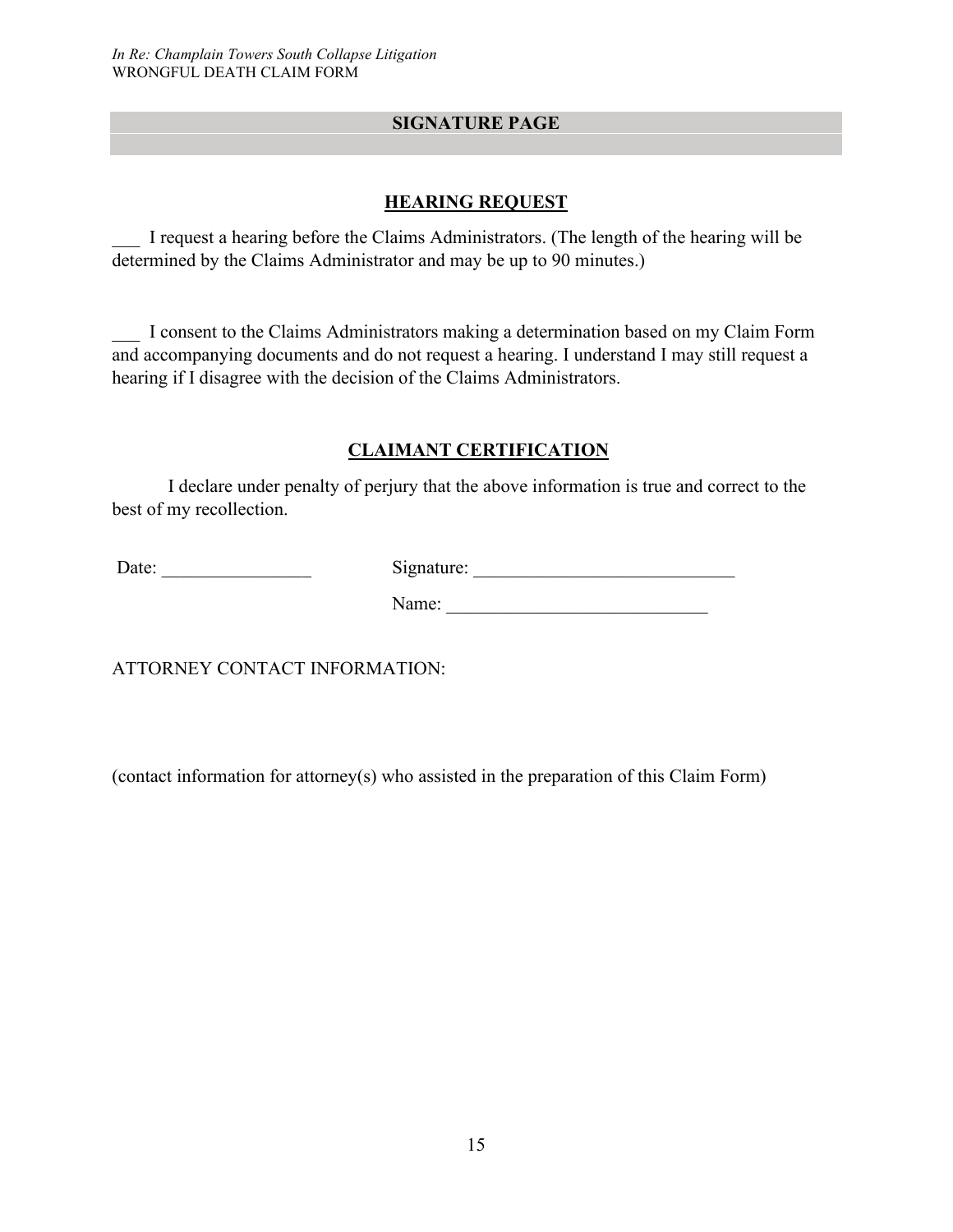# **CHAMPLAIN TOWERS SOUTH COLLAPSE PERSONAL INJURY CLAIM FORM**

On June 24, 2021, the Champlain Towers South Condominium building ("CTS") collapsed. The collapse of the building resulted in the death of ninety-eight (98) individuals. The purpose of this Claim Form is to provide the Claims Administrators appointed by the Court with information that will be considered when evaluating the personal injury claims brought as a result of the CTS collapse (the "Collapse"). To be considered for eligibility to receive a portion of certain recoveries and settlements in the litigation arising out of the Collapse, you must fully complete and timely submit this Claim Form.

#### **INSTRUCTIONS TO CLAIMANTS**

Use this Claim Form to submit a claim for personal injury caused by the Collapse. If the Collapse resulted in a death, please use the "Wrongful Death Claim Form." This Claim Form will address both the eligibility and compensation portions of your claim.

The personal injury claim may be prepared by the claimant(s) independently or with the assistance of counsel. However, the decision whether you have a claim which the law recognizes arising out the death of a loved one, as well as completing some portions of the Claim Form, involve consideration of issues for which legal advice may be of substantial benefit to you. If you require the assistance of counsel, you can contact attorney Rachel Furst (e-mail:  $rwf(\omega)$ grossmanroth.com) or attorney Curtis Miner (e-mail: curt $(\omega)$ colson.com), who will coordinate the provision of assistance to you, through counsel selected by the Court. There will be no direct charge to you for the services of court-appointed counsel. If you are represented by an attorney you have selected, the Claims Administrators will direct all communications on the claim to the lawyer assisting you.

Although this Claim Form will be maintained initially as confidential by the Claims Administrators, it may ultimately be shared with the Court and whatever other parties the Court deems appropriate, which may include other claimants, their counsel, and defendants in this litigation.

**This Claim Form must be signed by the Claimant or the Claimant's legal guardian in the case of a minor.**

#### **ALL INFORMATION REQUESTED MUST BE SUBMITTED UNDER OATH AND WILL BE SUBJECT TO PENALTIES OF PERJURY**.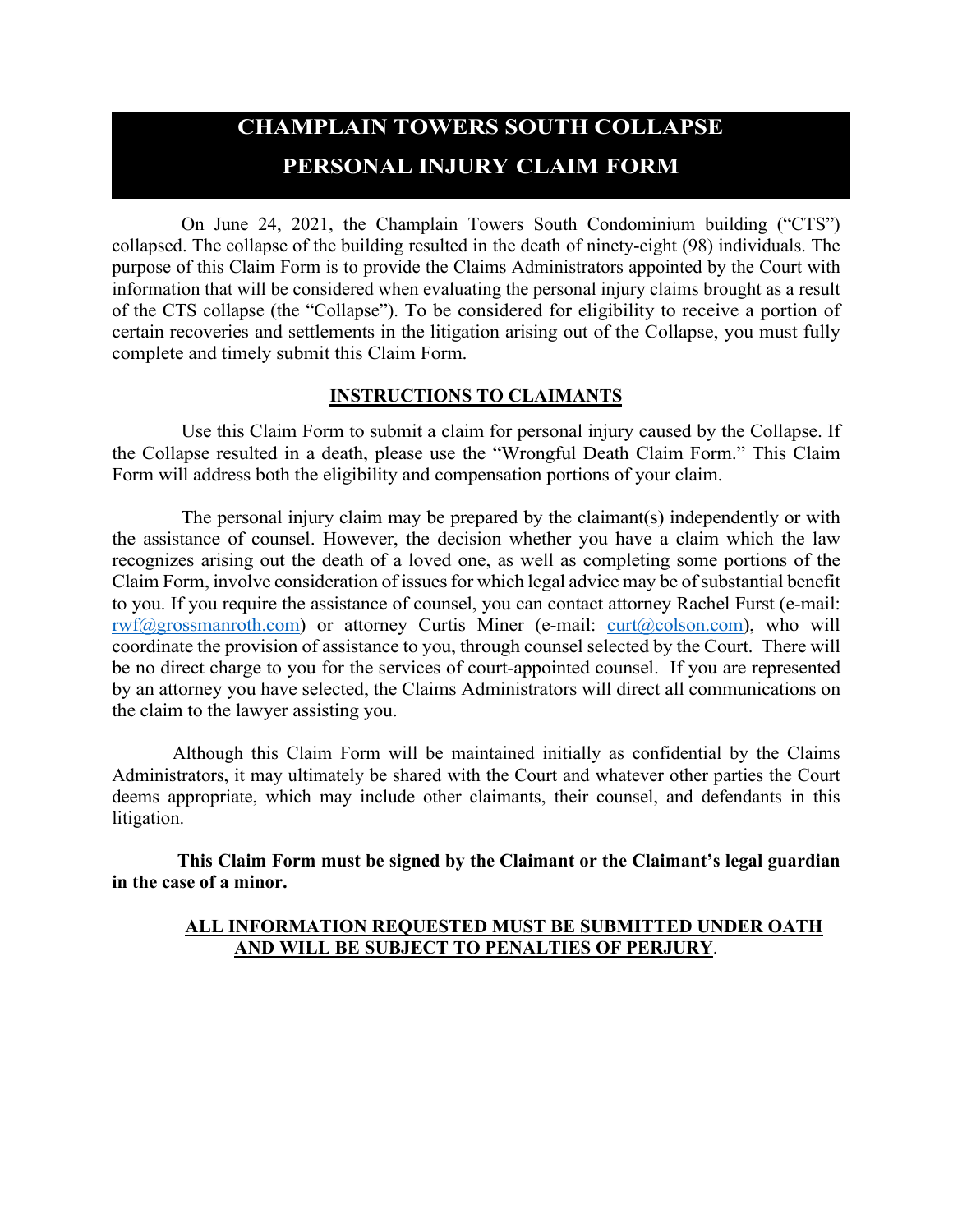# **COVER PAGE**

As the Cover Page for this Claim Form, please include a photograph of the Claimant and print the Claimant's name in large type.



# **CLAIMANT'S NAME**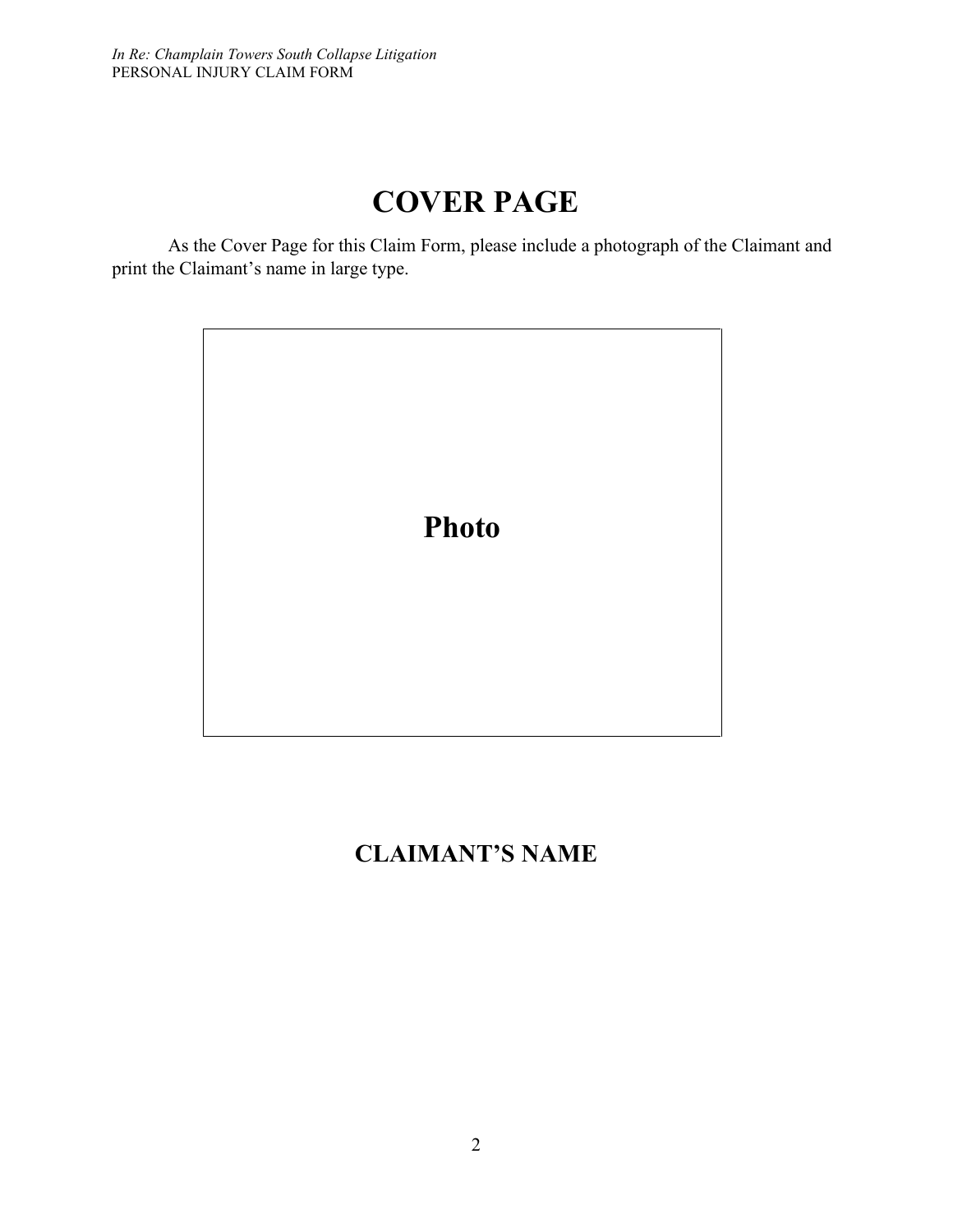#### **SECTION 1: CLAIMANT – IDENTIFICATION INFORMATION**

#### **Full Name**:

| (First)                                       | (Middle)                                                                         |        |
|-----------------------------------------------|----------------------------------------------------------------------------------|--------|
|                                               |                                                                                  | (Last) |
| <b>Mailing Address:</b>                       |                                                                                  |        |
|                                               |                                                                                  |        |
|                                               |                                                                                  |        |
| <b>Street</b>                                 |                                                                                  |        |
|                                               |                                                                                  |        |
| City/State/Zip Code                           |                                                                                  |        |
|                                               |                                                                                  |        |
| <b>Primary Telephone Number:</b>              |                                                                                  |        |
| <b>Email Address:</b>                         |                                                                                  |        |
|                                               |                                                                                  |        |
| Date of Birth:                                |                                                                                  |        |
|                                               |                                                                                  |        |
| (mm/dd/yyyy)                                  |                                                                                  |        |
| Gender: _ Male _ Female                       |                                                                                  |        |
|                                               |                                                                                  |        |
| <b>United States Residency Status:</b>        |                                                                                  |        |
|                                               |                                                                                  |        |
|                                               | United States Citizen  Permanent United States Resident  Other (please explain): |        |
|                                               |                                                                                  |        |
|                                               |                                                                                  |        |
| <b>Primary Address prior to the Collapse:</b> |                                                                                  |        |
|                                               |                                                                                  |        |
| <b>Street</b>                                 |                                                                                  |        |

City/State/Zip Code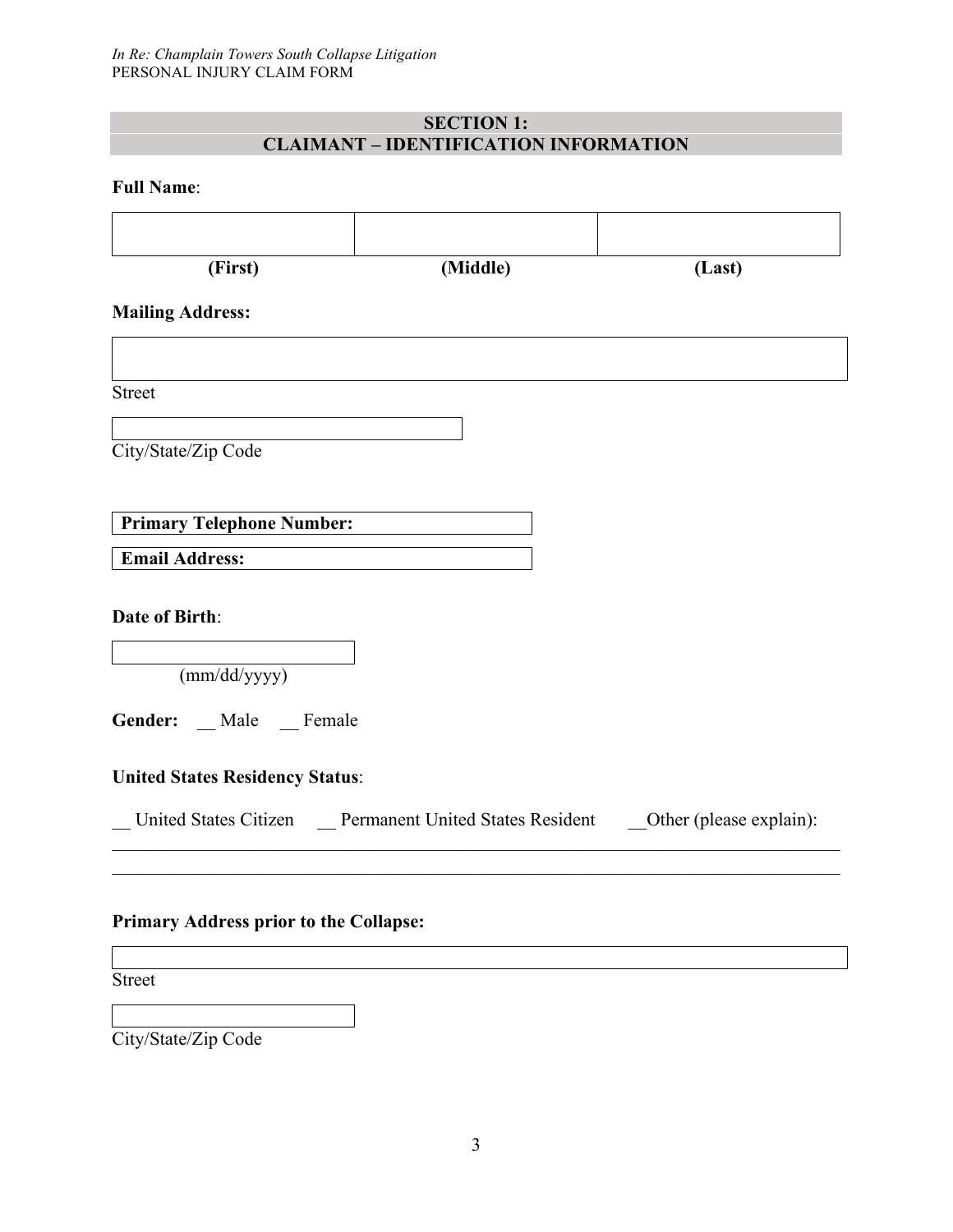#### **SECTION 2: CLAIMANT – GENERAL INFORMATION**

#### **SPOUSE INFORMATION**

#### **If the Claimant was legally married at the time of the Collapse, please provide the following information:**

Is the injured Claimant's spouse joining in a claim for damages arising out the spouse's injuries (loss of consortium)? \_\_\_ Yes \_\_\_ No

#### **Full Name of Spouse:**

| (First) | (Middle) | Last) |
|---------|----------|-------|

**Spouse's Date of Birth:**

(mm/dd/yyyy)

#### **Mailing Address of Spouse** (if different from Claimant's address)**:**

Street

City/State/Zip Code

#### **Date of Marriage:**

(mm/dd/yyyy)

#### **County/City/Country of Marriage:**

**Did Claimant's spouse die in the Collapse?** \_\_ Yes \_\_ No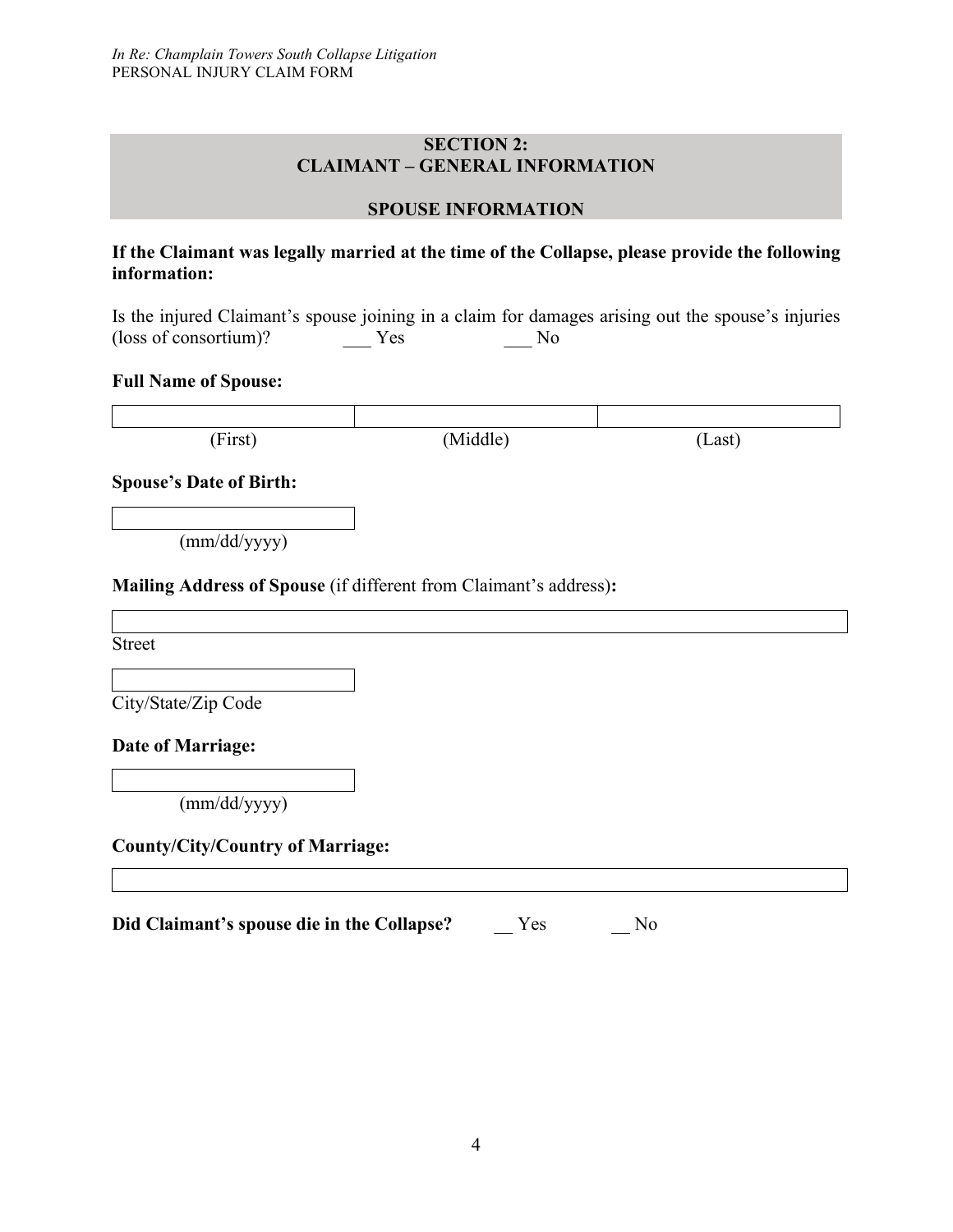#### **MINOR INFORMATION**

#### **If the Claimant is a minor, please provide the following information**:

#### **FATHER**

#### **Full Name:**

| (First) | Middle) | Last |
|---------|---------|------|

#### **Date of Birth**:

(mm/dd/yyyy)

#### **Mailing Address of Parent** (if different from Claimant's address)**:**

Street

City/State/Zip Code

**Primary Telephone Number:**

**Email Address of Parent:**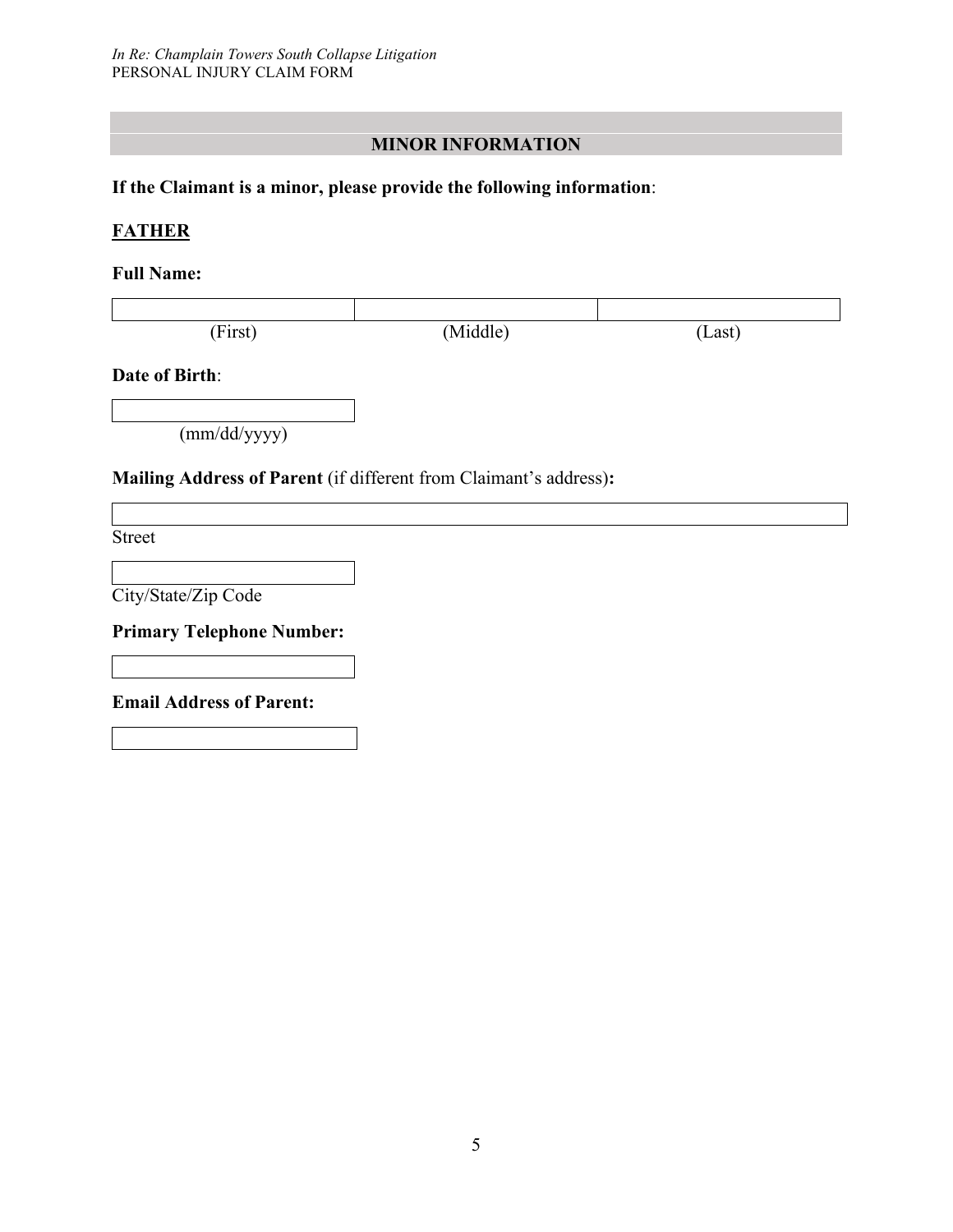*In Re: Champlain Towers South Collapse Litigation* PERSONAL INJURY CLAIM FORM

#### **MOTHER**

#### **Full Name:**

| (First)                                                           | (Middle) | (Last) |
|-------------------------------------------------------------------|----------|--------|
| Date of Birth:                                                    |          |        |
| (mm/dd/yyyy)                                                      |          |        |
| Mailing Address of Parent (if different from Claimant's address): |          |        |
|                                                                   |          |        |
| <b>Street</b>                                                     |          |        |
|                                                                   |          |        |
| City/State/Zip Code                                               |          |        |
| <b>Primary Telephone Number:</b>                                  |          |        |
|                                                                   |          |        |
| <b>Email Address of Parent:</b>                                   |          |        |
|                                                                   |          |        |
|                                                                   |          |        |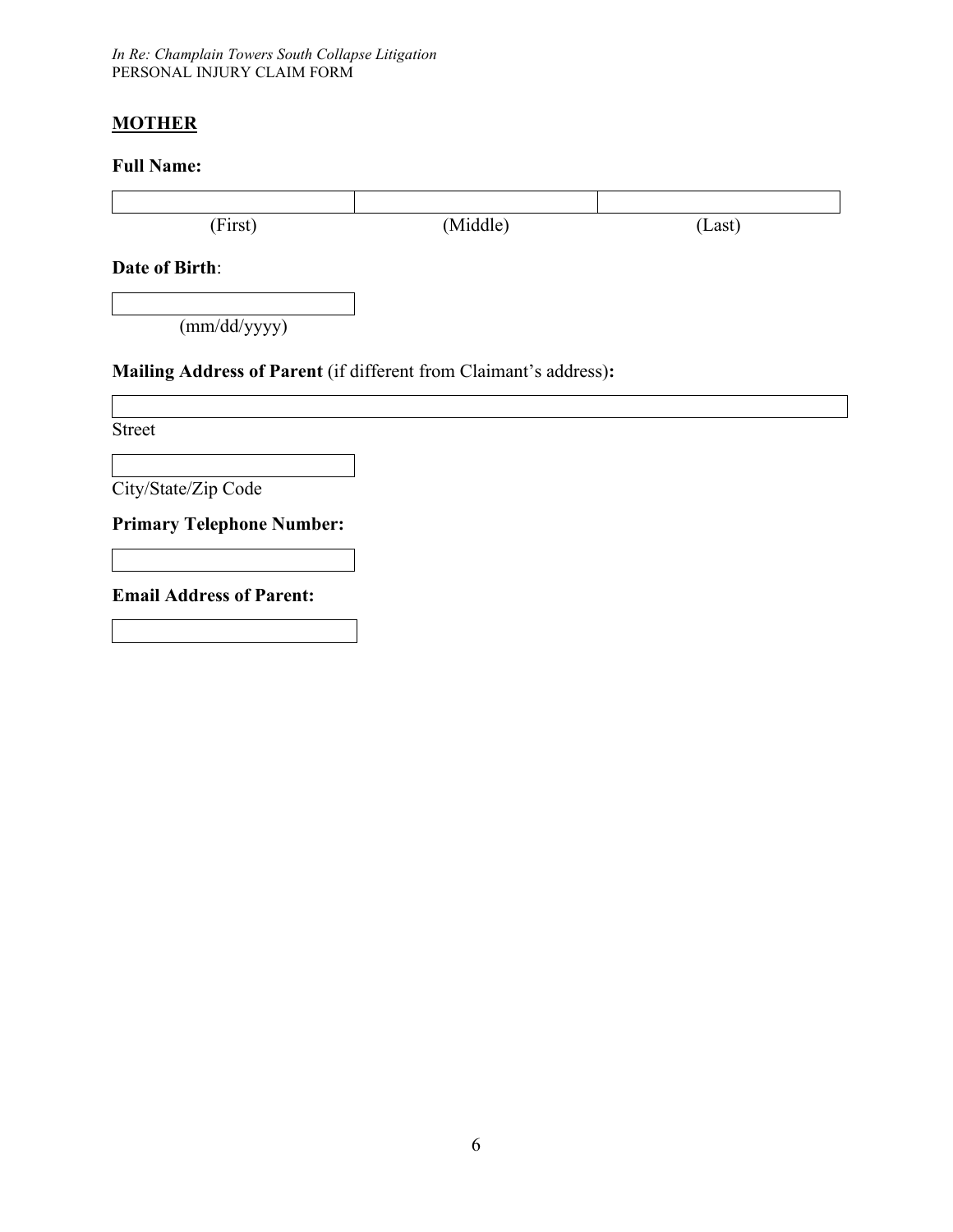#### **SECTION 3: CLAIMANT'S CIRCUMSTANCES AT THE TIME OF THE COLLAPSE**

**If you are claiming a personal injury that resulted from the Collapse, please answer the following questions. The responses to these questions may be used to determine your eligibility to receive compensation.**

- 1) Describe your physical location on June 24, 2021, when the CTS building collapsed.
- 2) Describe your occupancy status at CTS on the night of the collapse (e.g., owner, renter, visitor).
- 3) Provide a detailed description of your personal experience during and immediately following the Collapse.
- 4) State whether in the Collapse or immediately following the Collapse you were physically impacted by any object, substance, or force?
- 5) Were you physically injured as a result of the Collapse? If so, please explain how you sustained the injuries.
- 6) Have you suffered any mental, emotional or psychological injuries as a result of the Collapse? If so, please describe the injuries, when they first manifested, and explain how they are related to the Collapse.
- 7) If you have suffered a mental, emotional, or psychological injury as a result of the Collapse, has that injury resulted in any physical manifestation of injury?

*If you sought medical treatment or counseling for your injuries, the details of that treatment should be disclosed in response to the questions in the next section.*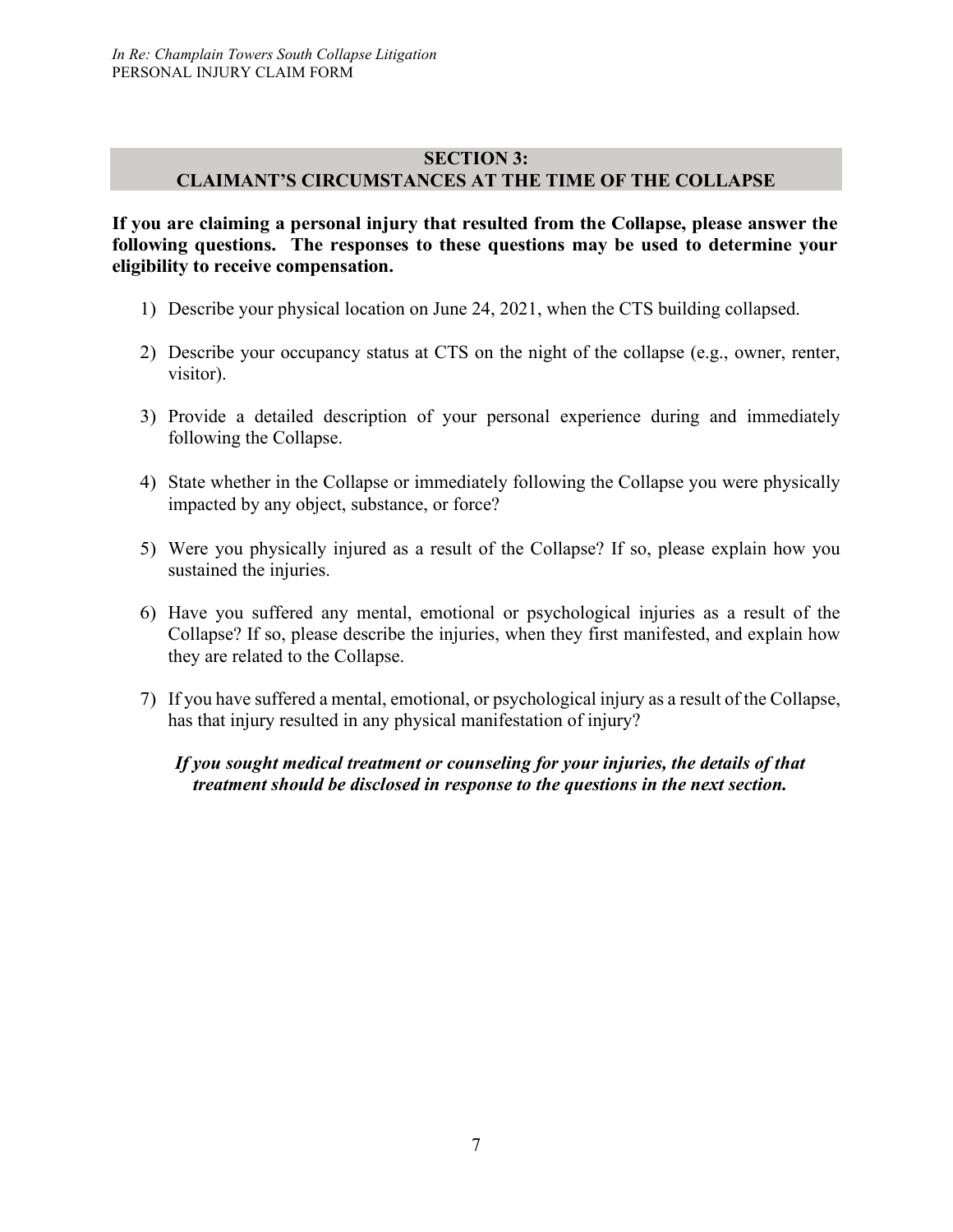#### **SECTION 4: CLAIMANT'S INJURIES**

1) Describe your general state of health during the year prior to the Collapse.

#### Answer:

2) Describe each physical injury for which you are claiming damages in this case, specifying the part of your body that was injured, the nature of the injury, and, as to any injuries you contend are permanent, the effects on you that you claim are permanent.

#### Answer:

3) If you sought treatment for any physical injury, when did you first seek treatment, who did you seek treatment with, what form of treatment did you receive, and what was the diagnosis (if any)?

#### Answer:

4) Describe each mental, psychological or emotional injury for which you are claiming damages in this case.

#### Answer:

5) Had you received any mental, psychological or emotional counseling or treatment before the Collapse? If so, please generally describe such counseling or treatment and include the approximate dates, therapists and medical providers for it.

#### Answer:

6) If you sought treatment for any mental, psychological or emotional injury for which you seek damages in this case, when did you first seek treatment, who did you seek treatment with, what form of treatment did you receive, and what was the diagnosis (if any)?

#### Answer:

7) List the names and addresses of each physician or other medical provider who has treated or examined you, and each medical facility where you have received any treatment or examination for the physical injuries for which you seek damages in this case; and state as to each the date(s) of treatment or examination and the injury or condition for which you were examined or treated.

#### Answer:

8) List the names and addresses of each psychiatrist, psychologist, counsellor or other mental health professional who has treated or examined you, and each facility where you have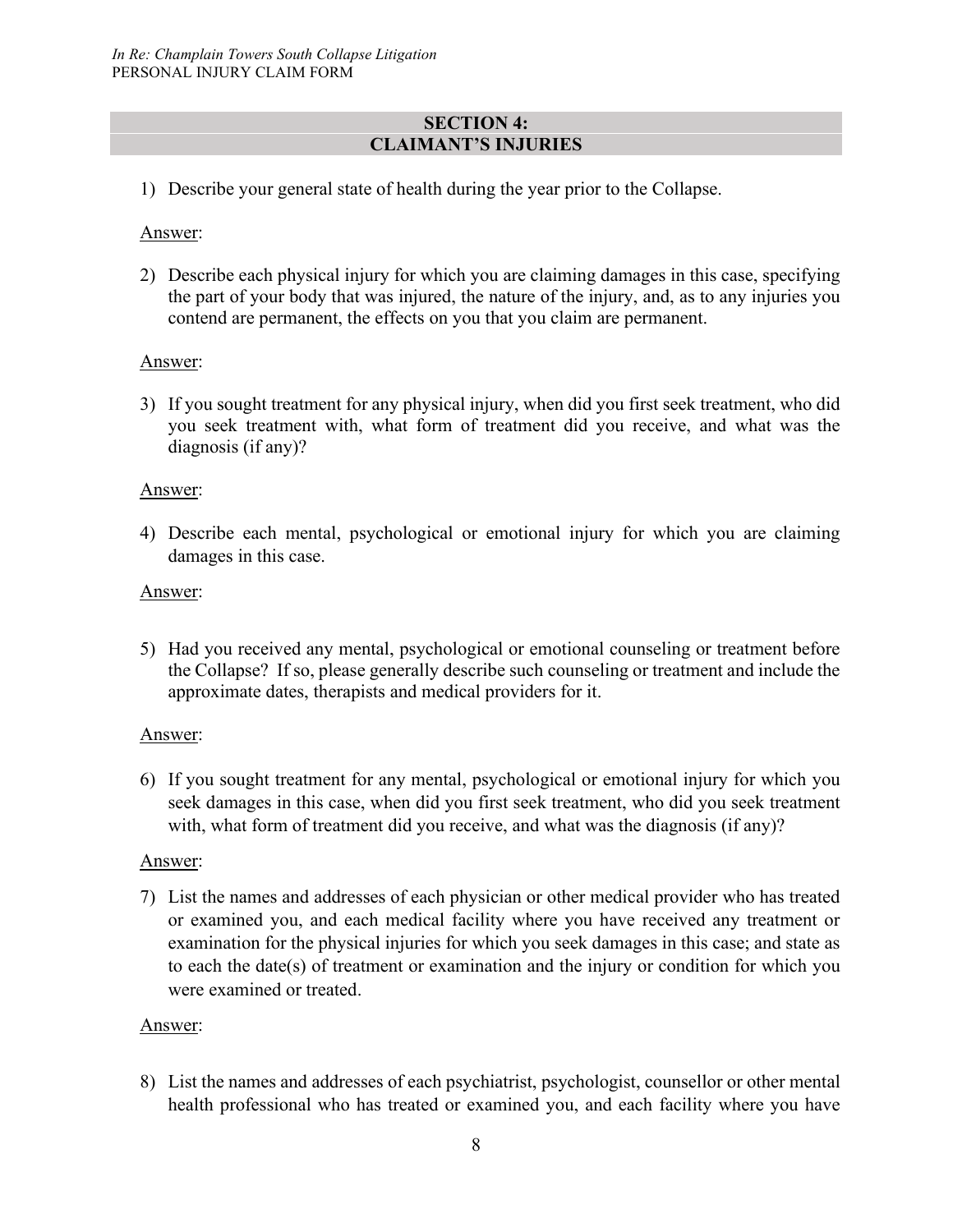received any treatment or examination for the mental, psychological or emotional injuries for which you seek damages in this case; and state as to each the date(s) of treatment or examination and the condition for which you were examined or treated.

#### Answer:

9) List the names and business addresses of all other physicians, medical facilities, or other health care providers by whom or at which you have been examined or treated in the ten (10) years prior to the Collapse for any *significant* health issue [that is*,* for health issues more serious than routine illnesses and minor injuries]; and state as to each the dates of examination or treatment and the condition or injury for which you were examined or treated.

#### Answer:

10) Describe any future treatment you have scheduled and/or recommended by a physician or other medical or mental health provider, as well as an estimate of the cost of such future care.

#### Answer:

11) Describe what your current prognosis is for any physical injury or psychological, mental or emotional injury that you sustained and who provided you with that prognosis.

#### Answer:

12) Please state whether you suffered from any pre-existing physical infirmity, disability, or sickness at the time of the Collapse? If so, what was the nature of the infirmity, disability, or sickness, and describe how, if at all, the pre-existing condition has been impacted by the physical injury you sustained as a result of the Collapse.

#### Answer:

13) List each item of expense or damage, other than loss of income or earning capacity, that you claim to have incurred as a result of the injuries you sustained as a result of the Collapse, giving for each item the dated incurred, the name and business address to the person or entity to whom each was paid or is owed, and the goods or services for which each was incurred.

#### Answer:

14) Has anything been paid from any third party (*e.g.*, a health insurer, Medicaid or Medicare) for the damages listed in your answers above? If so, state the amounts paid, the name of the insurer or entity that paid the amounts, and whether any of those third parties have or claim a right of subrogation or have asserted a lien.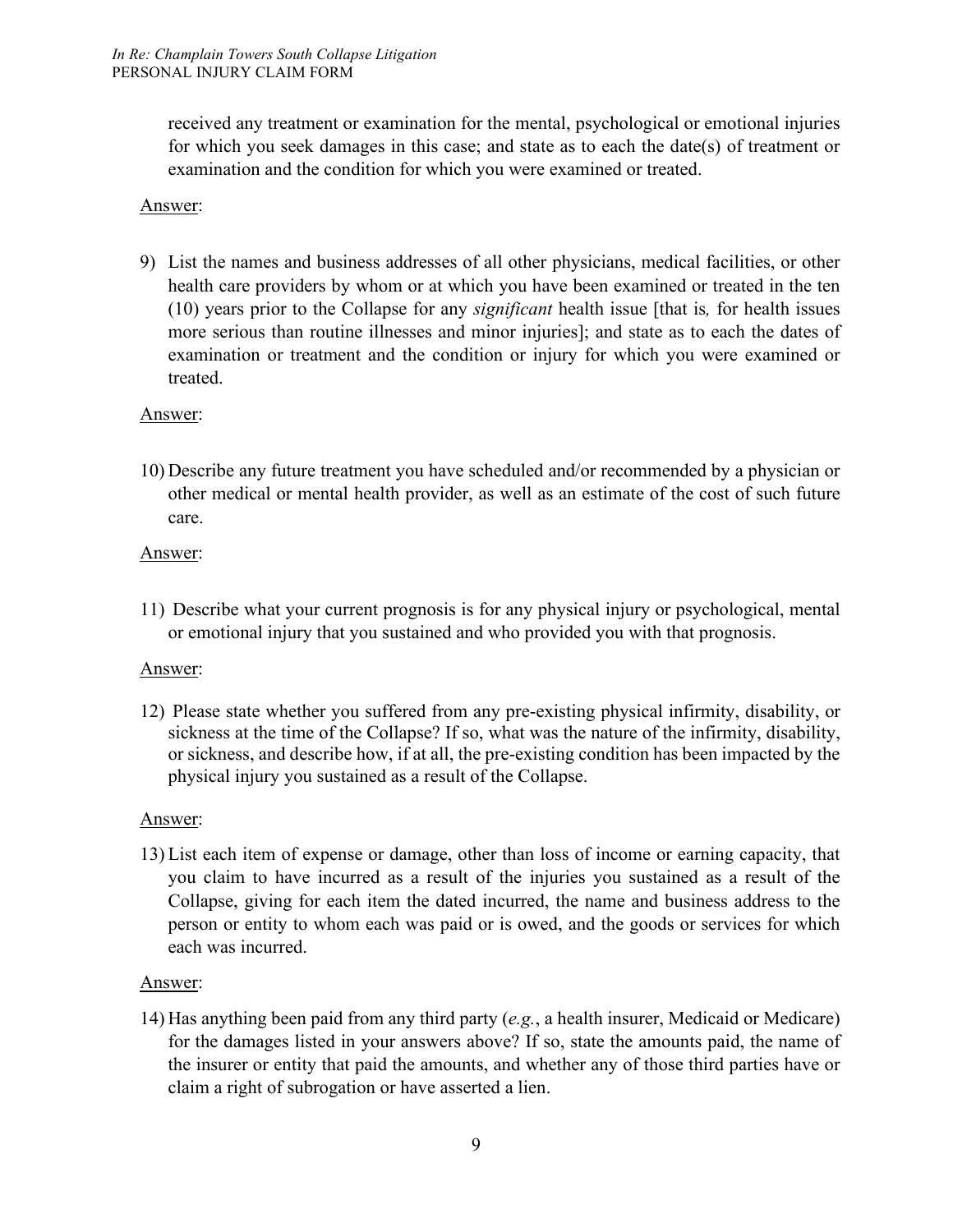*In Re: Champlain Towers South Collapse Litigation* PERSONAL INJURY CLAIM FORM

Answer: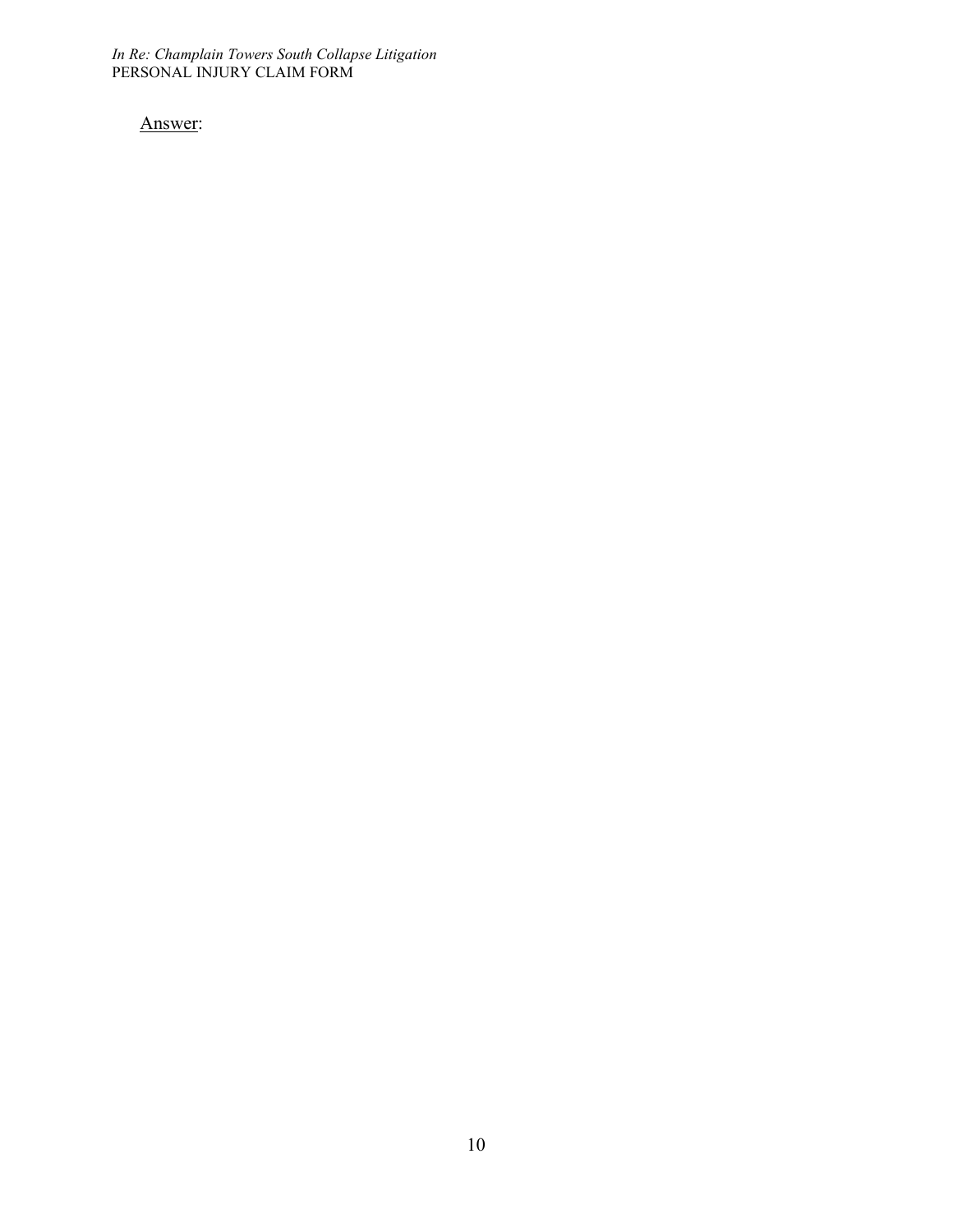#### **SECTION 5: CLAIMANT'S FINANCIAL INFORMATION**

**If the Claimant is making a claim for lost income or future loss of earning capacity as a result of injuries sustained as a result of the Collapse, this Section should be completed. In addition to providing written responses, it is important that documentation is provided to support the responses.**

(1) Please identify the Claimant's employer.

#### Answer:

(2) Identify the earned income of the Claimant (that is, from his or her employment) for the five years prior to his/her death (*i.e.,* 2017, 2018, 2019, 2020, 2021 through June) and identify the source(s) of that income. [Do not include passive income such as income from investments.]

#### Answer:

(3) Please provide Claimant's tax returns for the last five years.

#### Answer:

(4) What is the amount of any loss of earned income from the date of the Collapse (6/24/2021) to the date of submission of this Claim Form? Describe how the amount was calculated.

#### Answer:

(5) What amount is claimed for future lost earnings and how was that amount calculated?

#### Answer:

(6) Please state whether the Claimant ever filed for or obtained Social Security Disability Benefits.

#### Answer: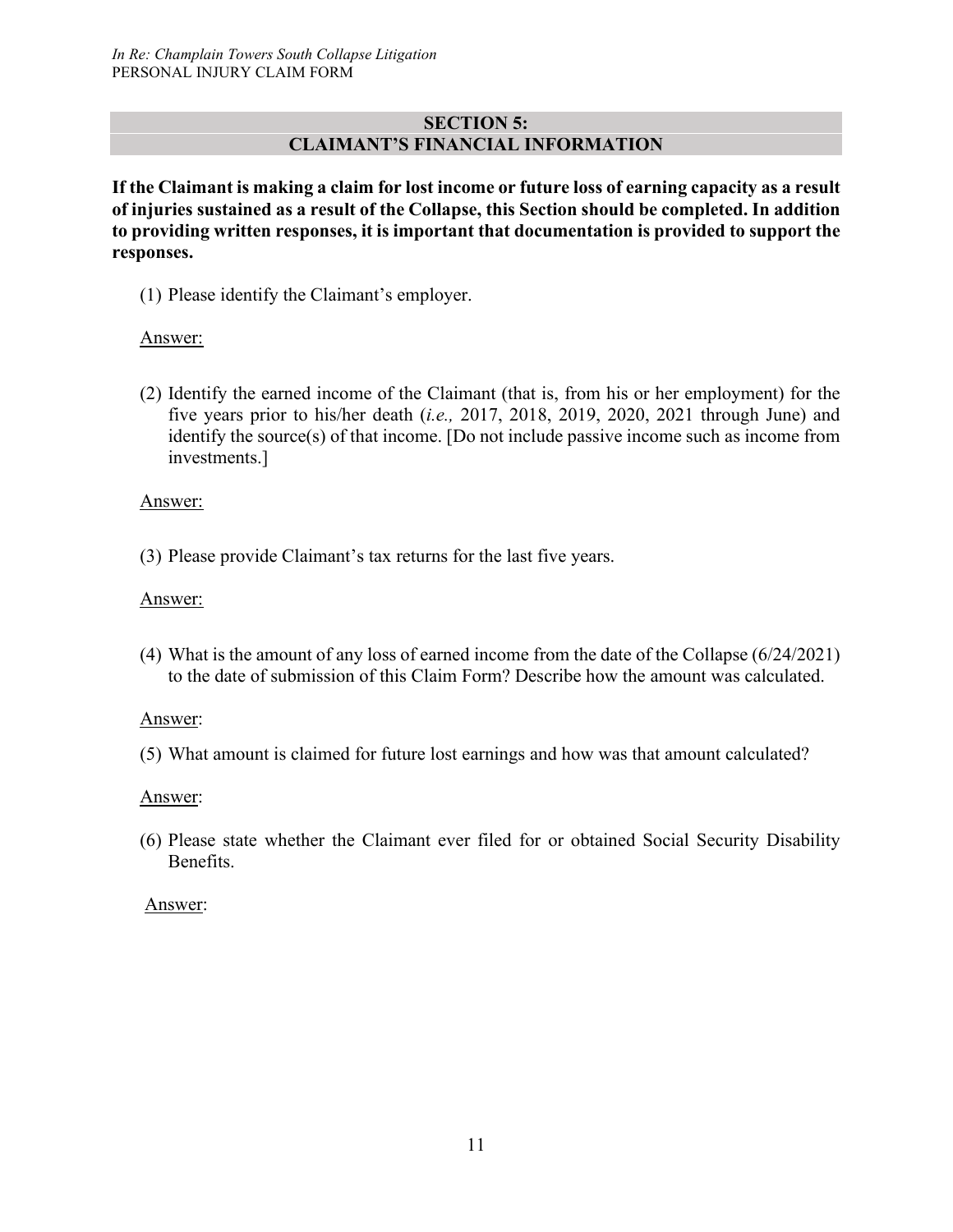**To simplify the process, you can utilize the table below in conjunction with providing documentation to support the written responses.**

**Claimant's Employer(s), Job Title(s), Employer Address(es), Date(s) of Employment, and Job Description(s)** for all positions held in the *five-year period* preceding the Collapse (if the Claimant was self-employed, please state "Self-Employed"):

| <b>Most Recent Employer</b>       |  |  |
|-----------------------------------|--|--|
| <b>Employer Name:</b>             |  |  |
| <b>Employer Address:</b>          |  |  |
| <b>Telephone Number:</b>          |  |  |
| <b>Base Salary/Wage:</b>          |  |  |
| Date Range:                       |  |  |
| <b>Job Title and Description:</b> |  |  |

| <b>Previous Employer</b>          |  |  |
|-----------------------------------|--|--|
| <b>Employer Name:</b>             |  |  |
| <b>Employer Address:</b>          |  |  |
| <b>Telephone Number:</b>          |  |  |
| <b>Base Salary/Wage:</b>          |  |  |
| Date Range:                       |  |  |
| <b>Job Title and Description:</b> |  |  |

**Claimant's Gross Yearly Income for the Five-Year Period Preceding the Collapse:**

| Year: | <b>Gross Income:</b> |
|-------|----------------------|
| 2021  |                      |
| 2020  |                      |
| 2019  |                      |
| 2018  |                      |
| 2017  |                      |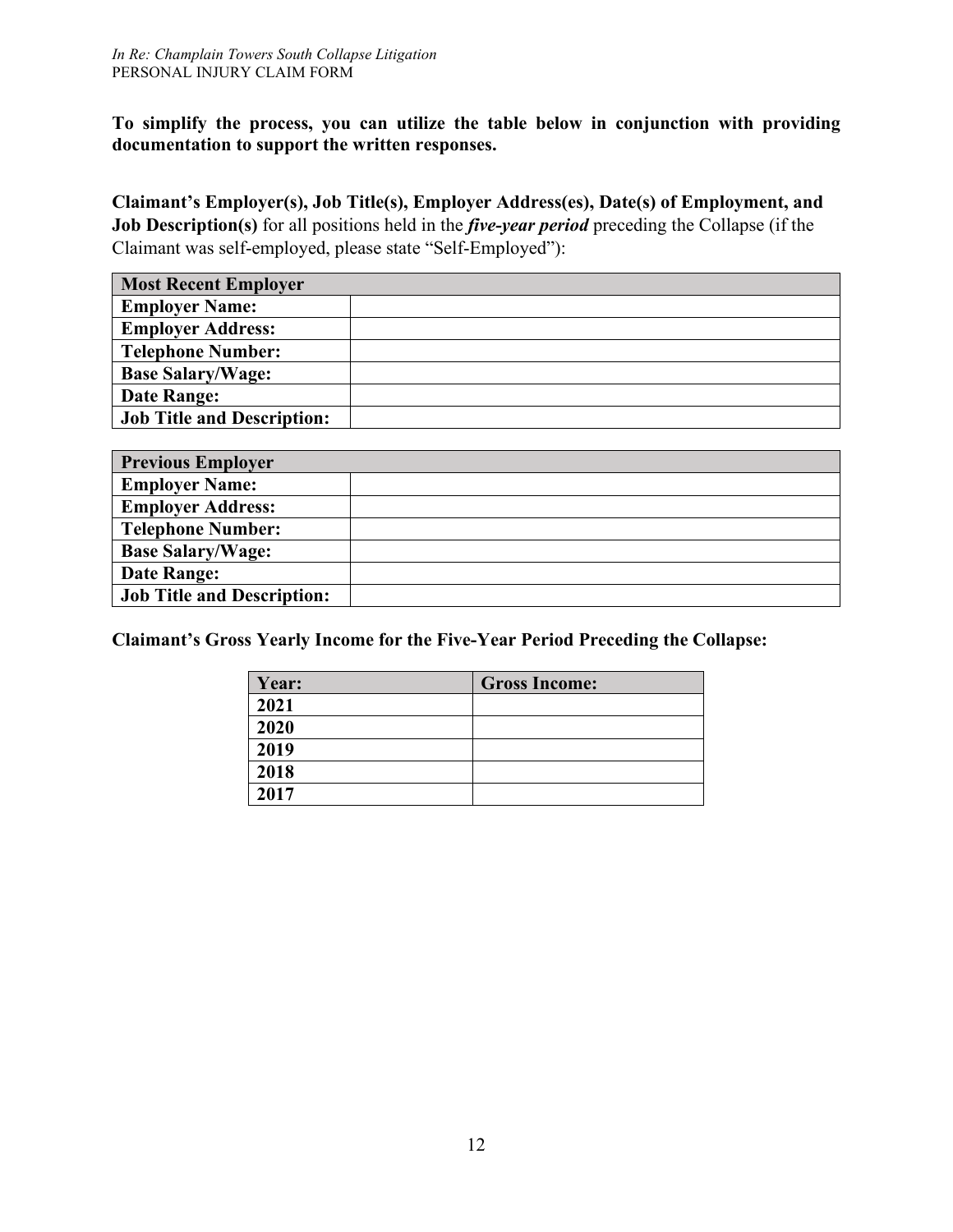#### **SECTION 6:** OTHER INFORMATION IN SUPPORT OF CLAIM

Use the area below (and any additional pages) to provide any other information that you believe may be relevant to the individual circumstances of your claim and the calculation of the economic and non-economic losses. You may also submit any additional documents not already requested that you believe might be relevant.

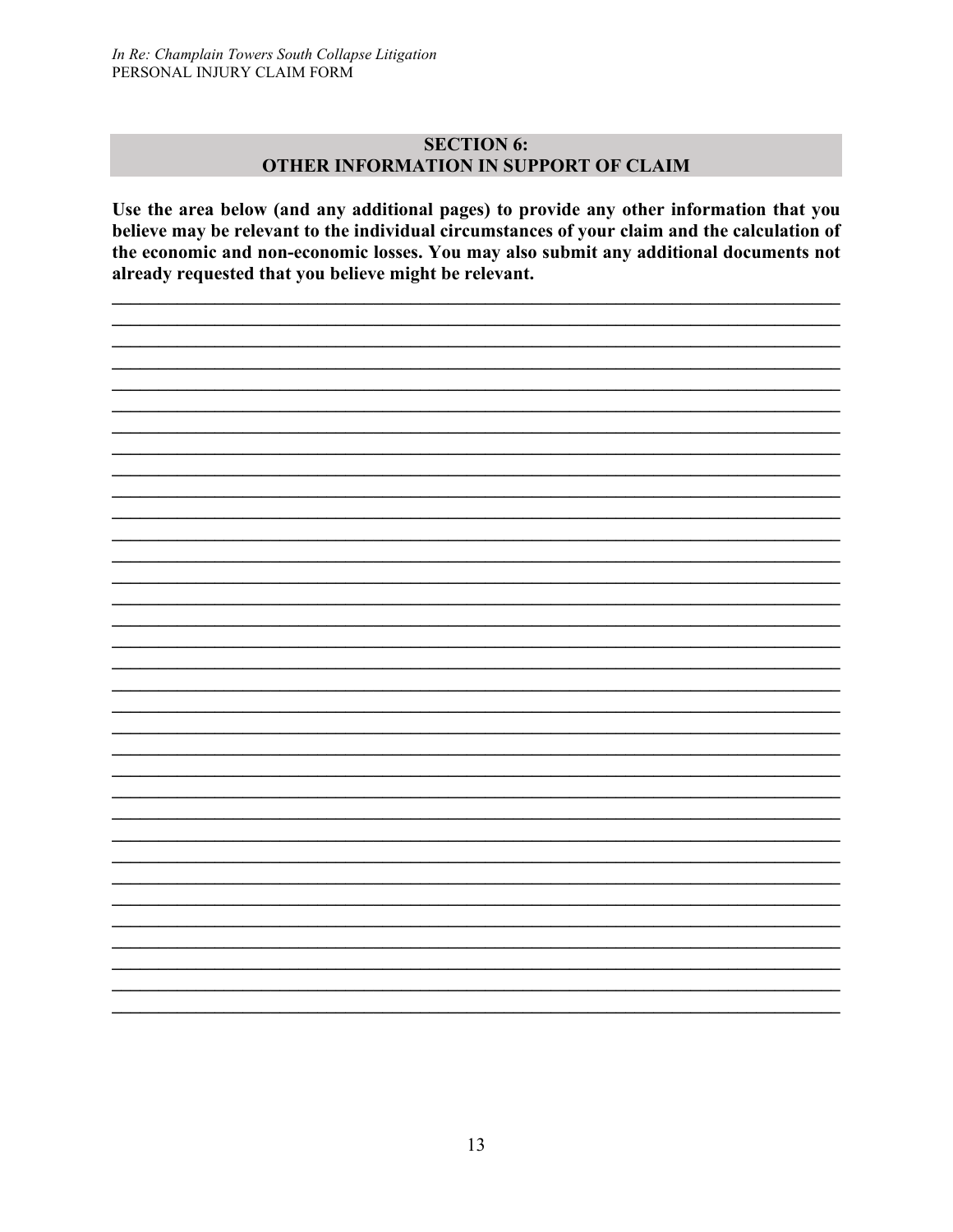#### **SIGNATURE PAGE**

#### **HEARING REQUEST**

\_\_\_ I request a hearing before the Claims Administrators. (The length of the hearing will be determined by the Claims Administrator and may be up to 90 minutes.)

\_\_\_ I consent to the Claims Administrators making a determination based on my Claim Form and accompanying documents and do not request a hearing. I understand I may still request a hearing if I disagree with the decision of the Claims Administrators.

#### **CLAIMANT CERTIFICATION**

I declare under penalty of perjury that the above information is true and correct to the best of my recollection.

Date: \_\_\_\_\_\_\_\_\_\_\_\_\_\_\_\_ Signature: \_\_\_\_\_\_\_\_\_\_\_\_\_\_\_\_\_\_\_\_\_\_\_\_\_\_\_\_

Name:

ATTORNEY CONTACT INFORMATION:

(contact information for attorney(s) who assisted in the preparation of this Claim Form)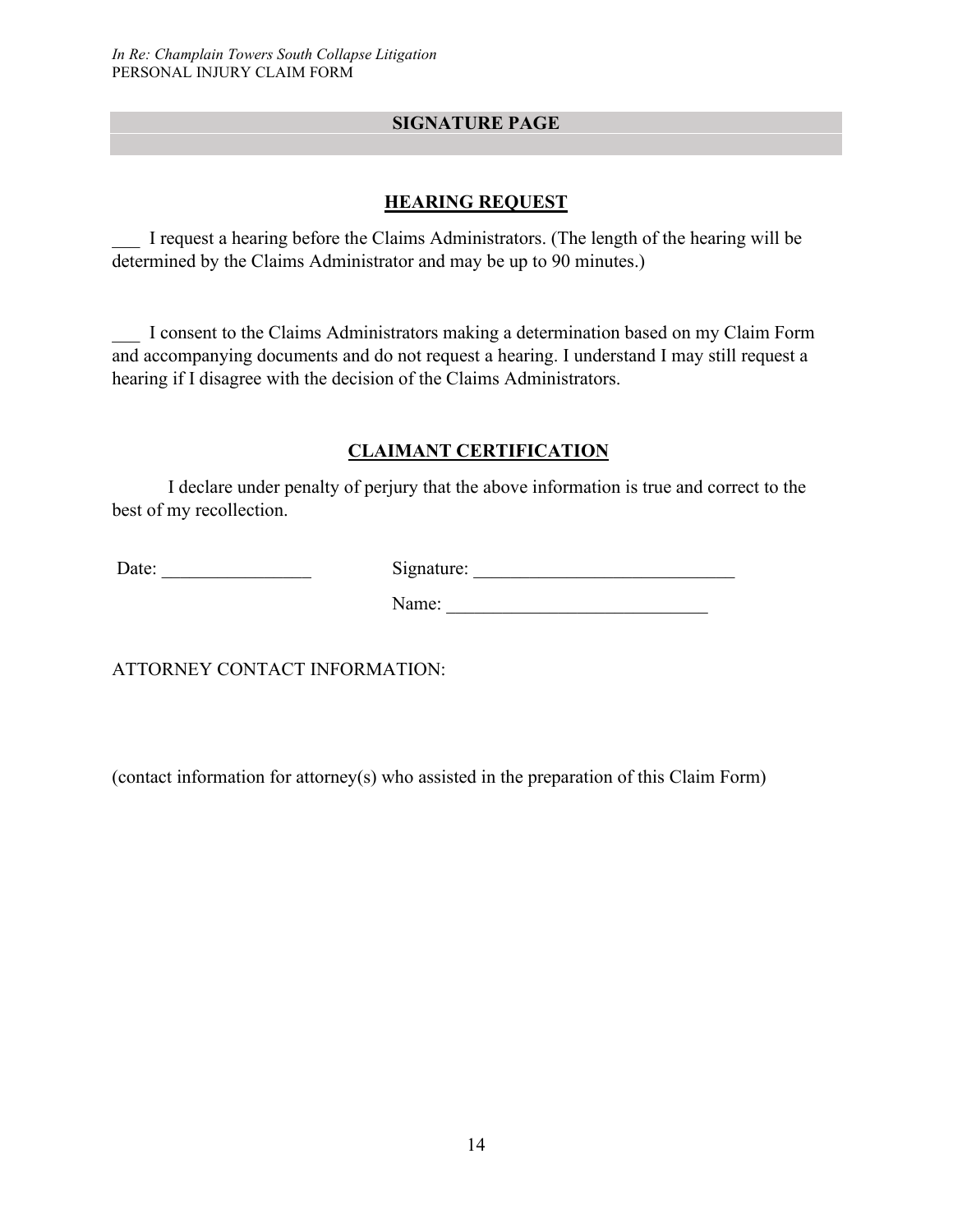# **CHAMPLAIN TOWERS SOUTH COLLAPSE PERSONAL PROPERTY / UNIT CONTENTS CLAIM FORM**

On June 24, 2021, the Champlain Towers South Condominium building ("CTS") collapsed. The collapse of the building resulted in the death of ninety-eight (98) individuals and the destruction of a large number of Units in the building, along with their contents. It also resulted in the destruction of personal property in the Units and in other parts of the building (*e.g.*, the garage). The purpose of this Claim Form is to provide the Claims Administrators appointed by the Court with information that will be considered when evaluating claims for damages for the loss of personal property or Unit contents as a result of the CTS collapse (the "Collapse"). To be considered for eligibility to receive a portion of certain recoveries and settlements in the litigation arising out of the Collapse, you must fully complete and timely submit this Claim Form.

#### **INSTRUCTIONS TO CLAIMANTS**

The personal property claim may be prepared by the claimant(s) independently or with the assistance of counsel. However, the decision whether you have a claim which the law recognizes arising out the death of a loved one, as well as completing some portions of the Claim Form, involve consideration of issues for which legal advice may be of substantial benefit to you. If you require the assistance of counsel, you can contact attorney Rachel Furst (e-mail:  $rwt(\omega)$ grossmanroth.com) or attorney Curtis Miner (e-mail: curt $(\omega)$ colson.com), who will coordinate the provision of assistance to you, through counsel selected by the Court. There will be no direct charge to you for the services of court-appointed counsel. If you are represented by an attorney you have selected, the Claims Administrators will direct all communications on the claim to the lawyer assisting you.

Although this Claim Form will be maintained initially as confidential by the Claims Administrators, it may ultimately be shared with the Court and whatever other parties the Court deems appropriate, which may include other claimants, their counsel, and defendants in this litigation.

#### **This Claim Form must be signed by the Claimant.**

#### **ALL INFORMATION REQUESTED MUST BE SUBMITTED UNDER OATH AND WILL BE SUBJECT TO PENALTIES OF PERJURY**.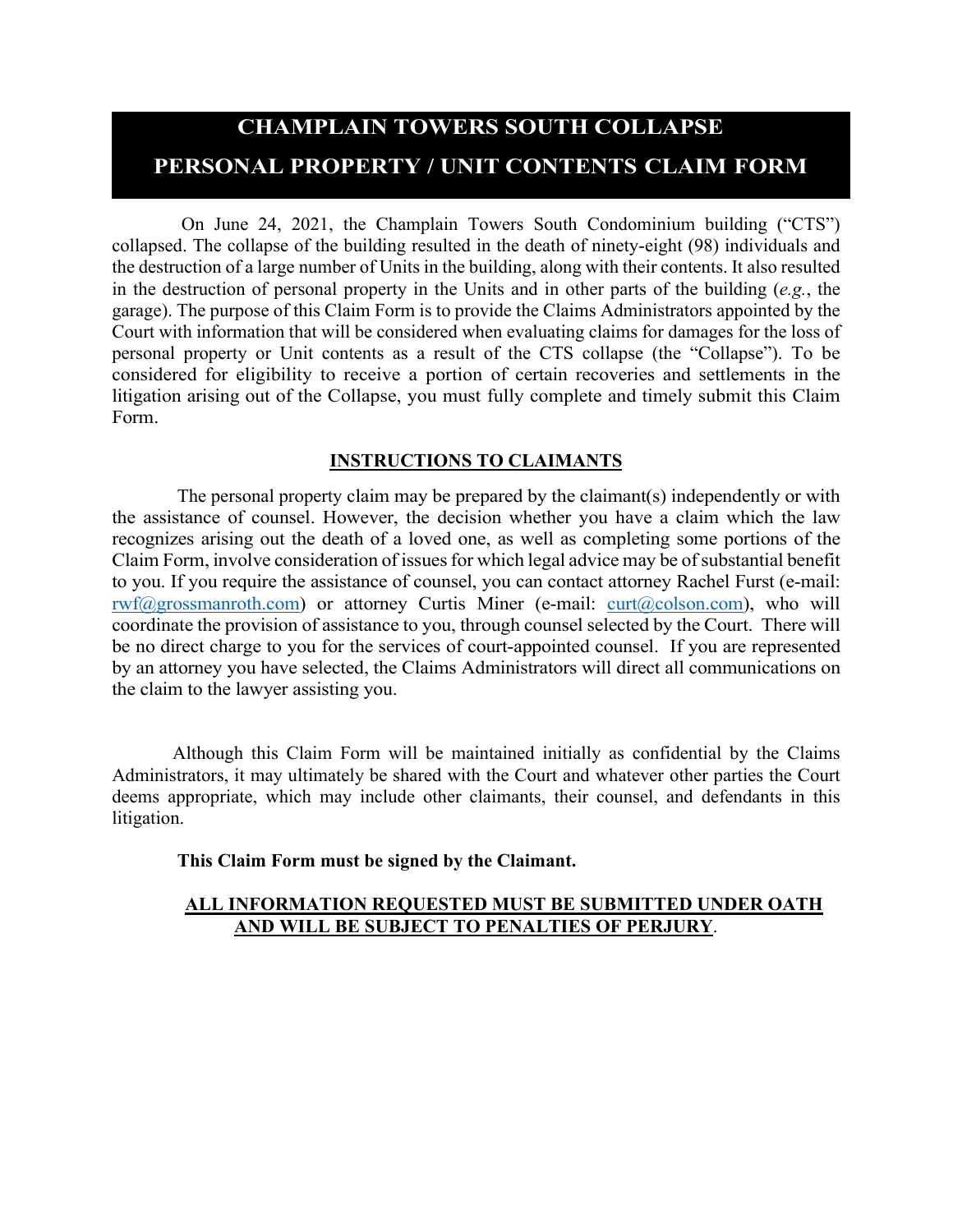#### **SECTION 1: CLAIMANT – IDENTIFICATION INFORMATION**

#### **Full Name**:

| (First)                                                   | (Middle) | (Last) |
|-----------------------------------------------------------|----------|--------|
| <b>Mailing Address:</b>                                   |          |        |
| <b>Street</b>                                             |          |        |
| City/State/Zip Code                                       |          |        |
|                                                           |          |        |
| <b>Primary Telephone Number:</b><br><b>Email Address:</b> |          |        |
| <b>Date of Birth:</b>                                     |          |        |

(mm/dd/yyyy)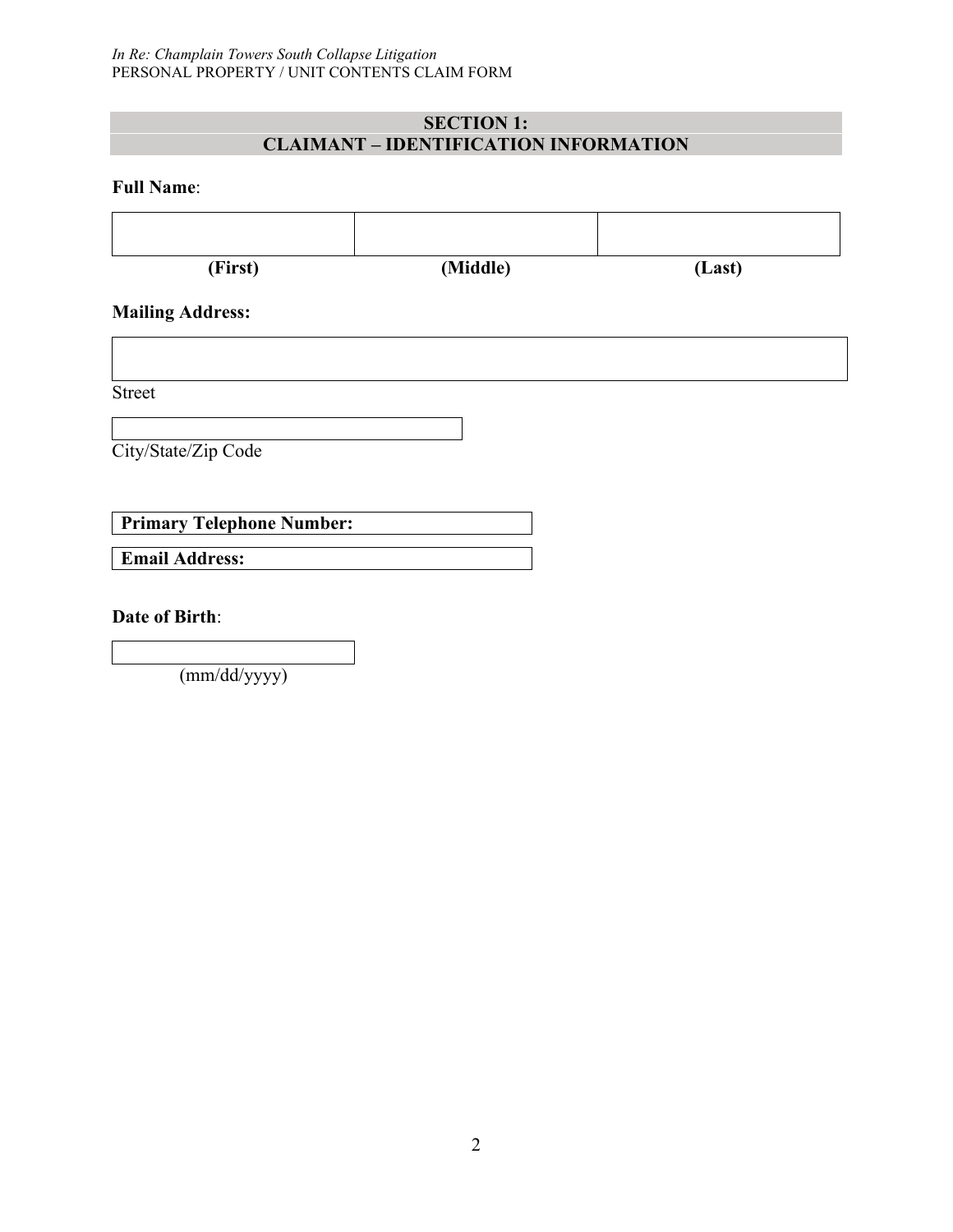#### **SECTION 2: PERSONAL PROPERTY / UNIT CONTENTS**

List each item of personal property or Unit contents for which you are claiming damages. Please provide as much detail as practical to describe the item.

| <b>PROPERTY</b> | <b>Amount</b> |
|-----------------|---------------|
|                 | ¢<br>J        |
|                 |               |
|                 |               |
|                 |               |
|                 |               |
|                 |               |
|                 |               |
| <b>Total</b>    |               |

For each item claimed, please attach, if available, the following: a photograph of the item or that includes the item in it, any receipt or other documentation reflecting its purchase or value. In the absence of documentation establishing value, please describe how value was calculated.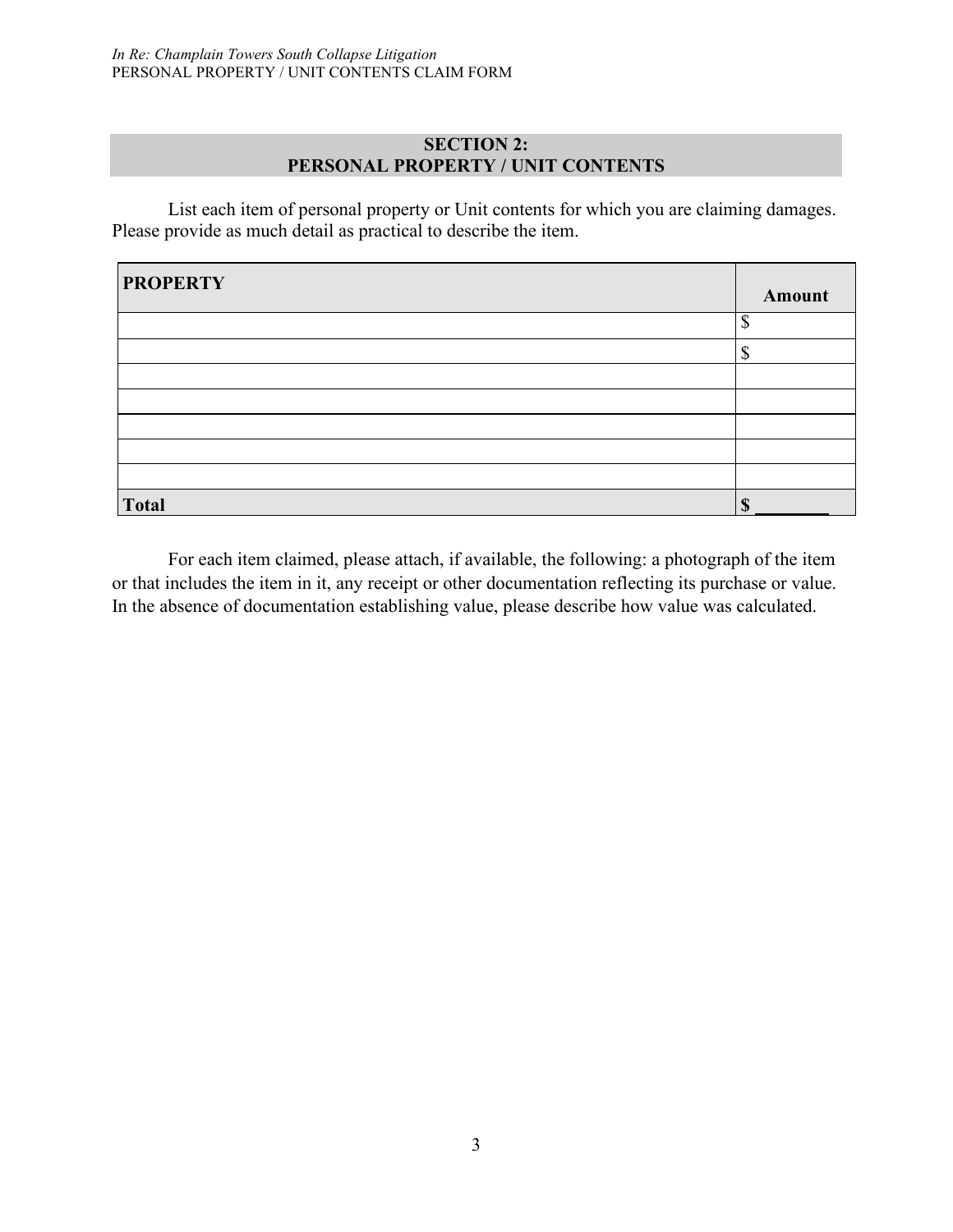#### **SECTION 4: INSURANCE**

Did you have renter or contents insurance, or any other form of insurance, that compensated you in whole or in part for any of the items of property listed above?

Yes No

If you had such insurance, please provide the following information:

Name of the insurer(s):

Policy number(s):

Amount of your claim to the insurer: \$

Amount paid to you by the insurer: \$

Please also attach a copy of any claim form that you submitted to the insurer.

If the insurer has placed you on notice of a right to be reimbursed for payments made to you from any recovery you may make from someone else for the loss of your property, please attach a copy of that notice.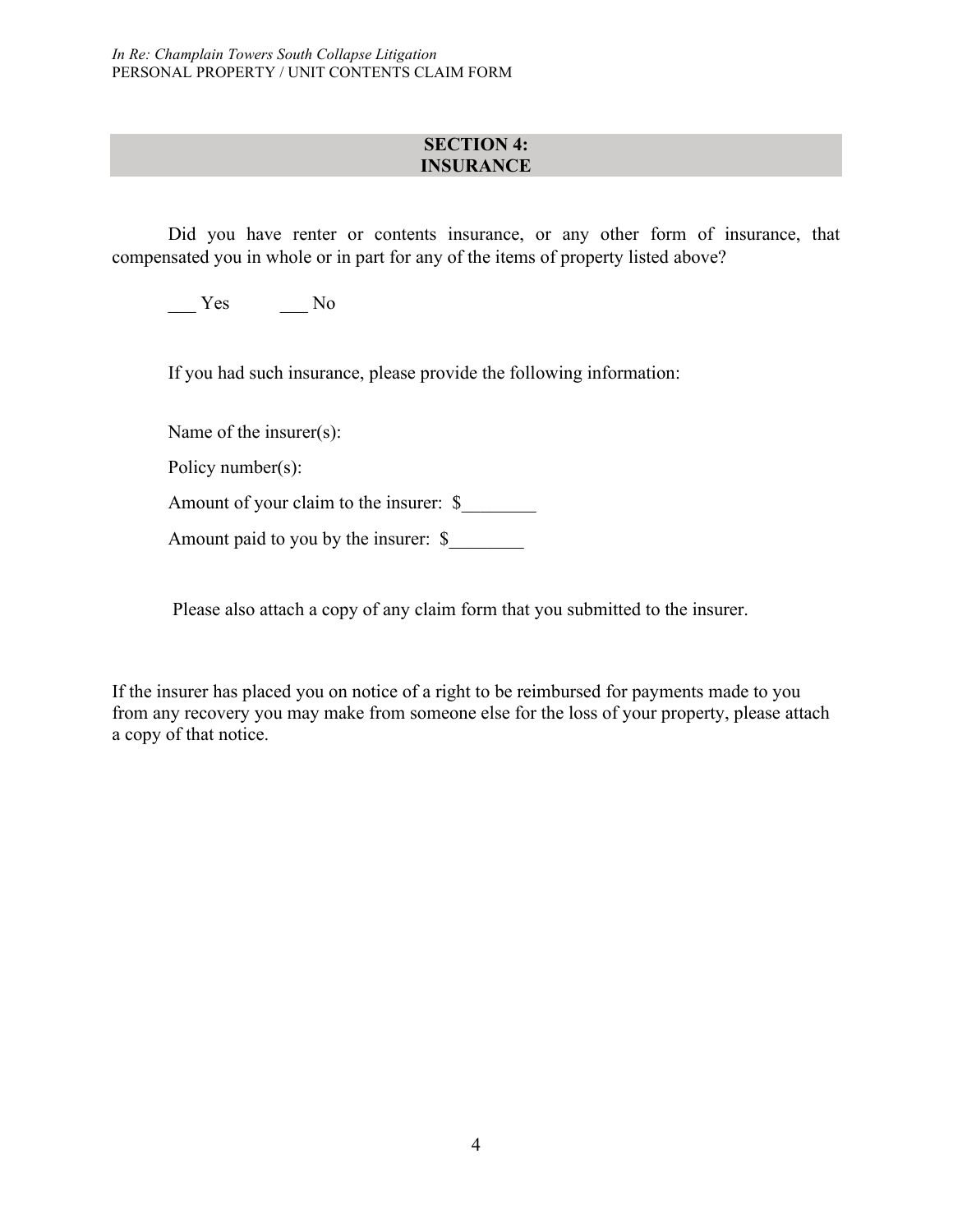#### **SECTION 5:** OTHER INFORMATION IN SUPPORT OF CLAIM

Use the area below (and any additional pages) to provide any other information that you believe may be relevant to the individual circumstances of your claim and the calculation of the losses. You may also submit any additional documents not already requested that you believe might be relevant.

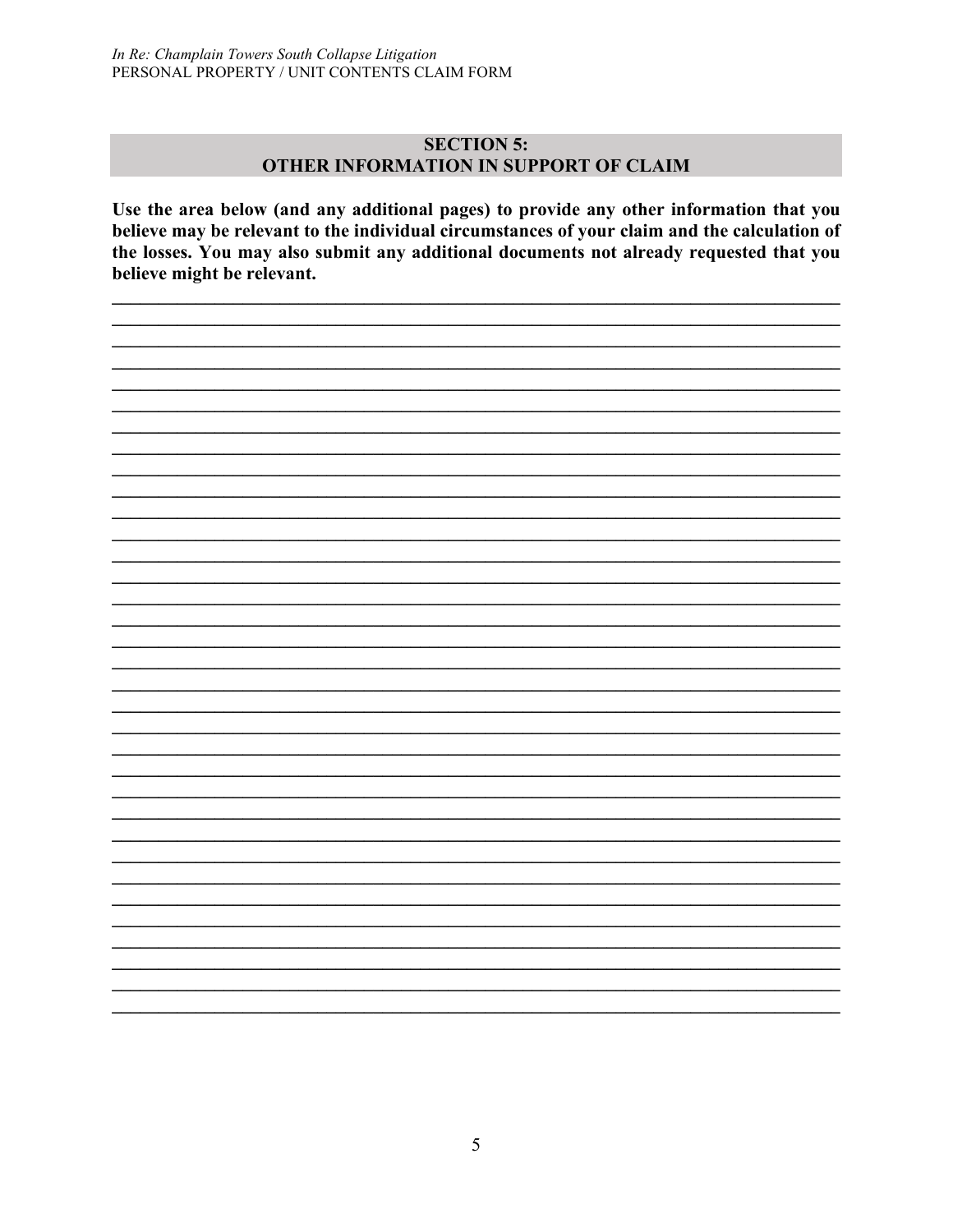### **SIGNATURE PAGE**

#### **CLAIMANT CERTIFICATION**

I declare under penalty of perjury that the above information is true and correct to the best of my recollection.

| $\overline{\phantom{a}}$<br>-<br>≀nature:<br>Dale.<br>יי<br>້ |  |
|---------------------------------------------------------------|--|
|---------------------------------------------------------------|--|

Name: \_\_\_\_\_\_\_\_\_\_\_\_\_\_\_\_\_\_\_\_\_\_\_\_\_\_\_\_\_\_\_\_\_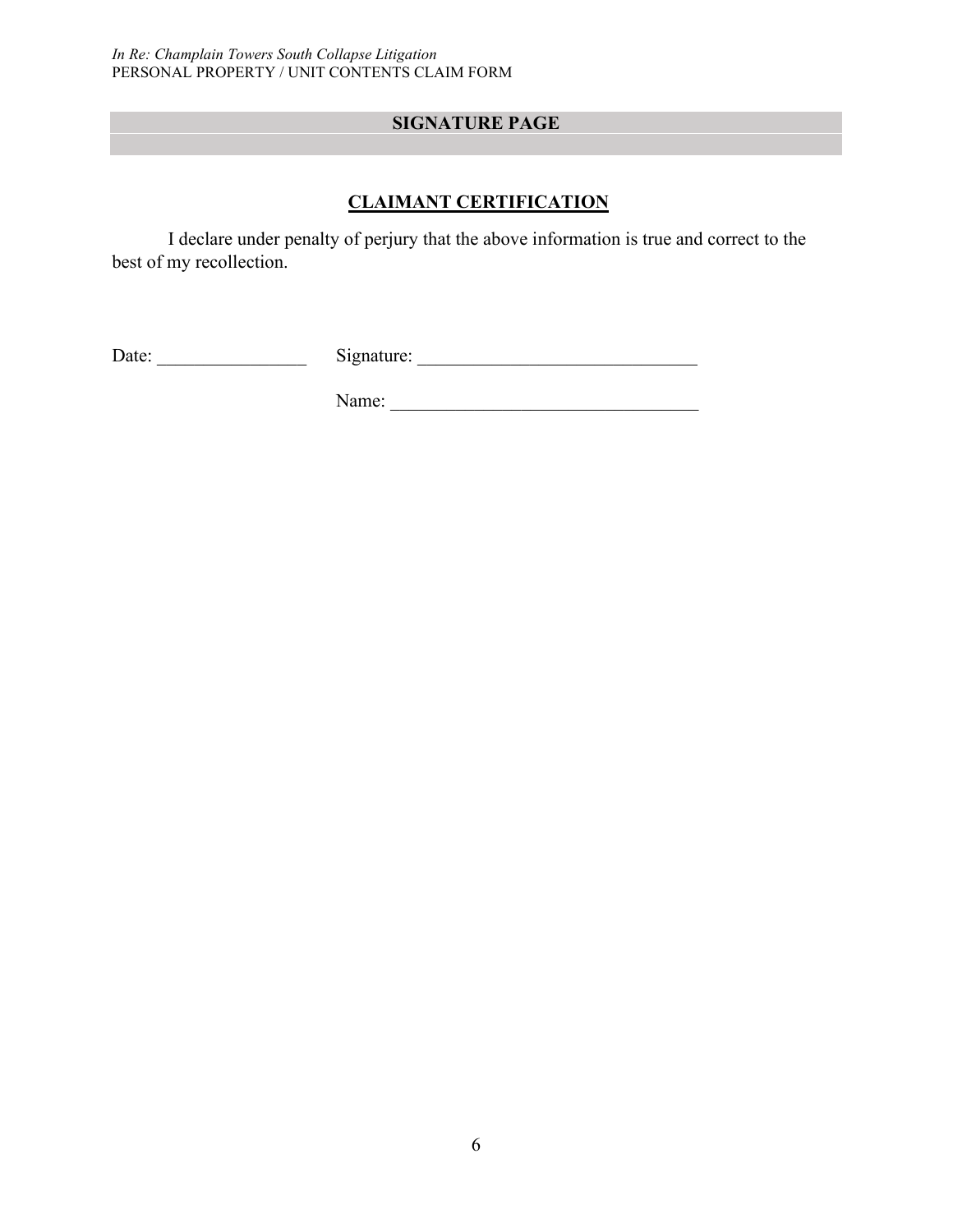#### **IN THE CIRCUIT COURT OF THE ELEVENTH JUDICIAL CIRCUIT IN AND FOR MIAMI-DADE COUNTY**

#### **COMPLEX BUSINESS LITIGATION DIVISION**

#### **IN RE: CHAMPLAIN TOWERS SOUTH COLLAPSE LITIGATION.**

\_\_\_\_\_\_\_\_\_\_\_\_\_\_\_\_\_\_\_\_\_\_\_\_\_\_\_\_\_\_\_\_\_\_\_\_\_\_\_/

#### **CLASS REPRESENTATION**

CASE NO. 2021-015089-CA-01

#### **ORDER ISSUING CLAIM FORMS**

**THIS CAUSE** came before the Court on Plaintiffs' Motion for Approval and Issuance of Claim Forms. After having heard from counsel during the May 11, 2022, Status Conference on this issue, and after having reviewed revised Claim Forms as filed on May 16, 2022, being otherwise advised in the premises, and having considered the issues, it is **ORDERED AND ADJUDGED** as follows:

Plaintiffs' Motion for Approval and Issuance of Claim Forms is **GRANTED**, and the Court directs issuance of the revised Claim Forms filed May 16, 2022, with the following directives:

- a. The Court issues the attached Wrongful Death Claim Form, Personal Injury Claim Form, and Personal Property Claim Form (collectively "Claim Forms");
- b. The Receiver shall post the Claim Forms and the Court's order on his website and distribute the forms and the Court's order via email to all known potential claimants;
- c. The Receiver shall notify all potential claimants that any claimant that fails to timely submit a substantially complete Claim Form will forfeit that claimant's right to participate in the allocation of settlement funds by the Claims Administrators;